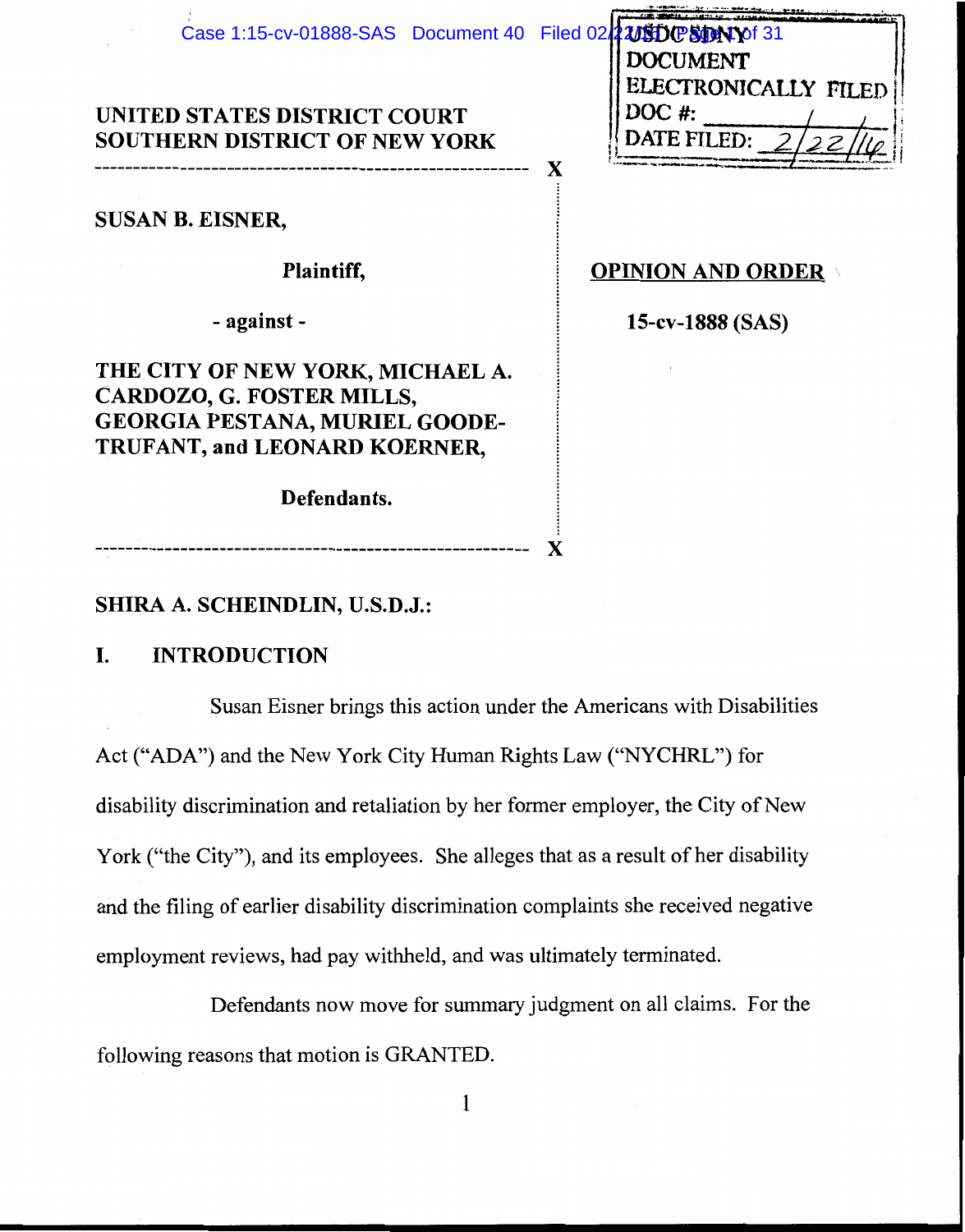# **II. BACKGROUND**

From May 2000 until her termination in June 2013, Eisner was employed as an Assistant Corporation Counsel ("ACC") by the City's Law Department, which is "responsible for all of New York City's legal affairs."<sup>1</sup> Beginning in 2005, Eisner worked in the Appeals Division of the Law Department representing the City in appellate litigation in both state and federal court.<sup>2</sup>

Eisner had previously complained of disability discrimination and retaliation both internally and through the Equal Employment Opportunity Commission ("EEOC"). These claims were settled on July 20, 2012, and pursuant to that settlement the parties have stipulated that Eisner will not attempt to recover from claims arising prior to the settlement.<sup>3</sup> Nonetheless, the facts giving rise to the prior complaints are necessary to understand the present action.

# **A. Settled Claims**

In 2009, the quality of Eisner's work at the Appeals Division began to suffer, which she attributed to her subsequent diagnosis with "Major Depression,

<sup>&</sup>lt;sup>1</sup> Defendants' Statement of Undisputed Facts Pursuant to Local Rule 56.1 ("Def. 56.1") ¶¶ 1-4.

<sup>2</sup> *See id*. ¶¶ 3, 10.

<sup>3</sup> *See* Memorandum of Law in Support of Defendants' Motion for Summary Judgment ("Def. Mem.") at 5 n.3.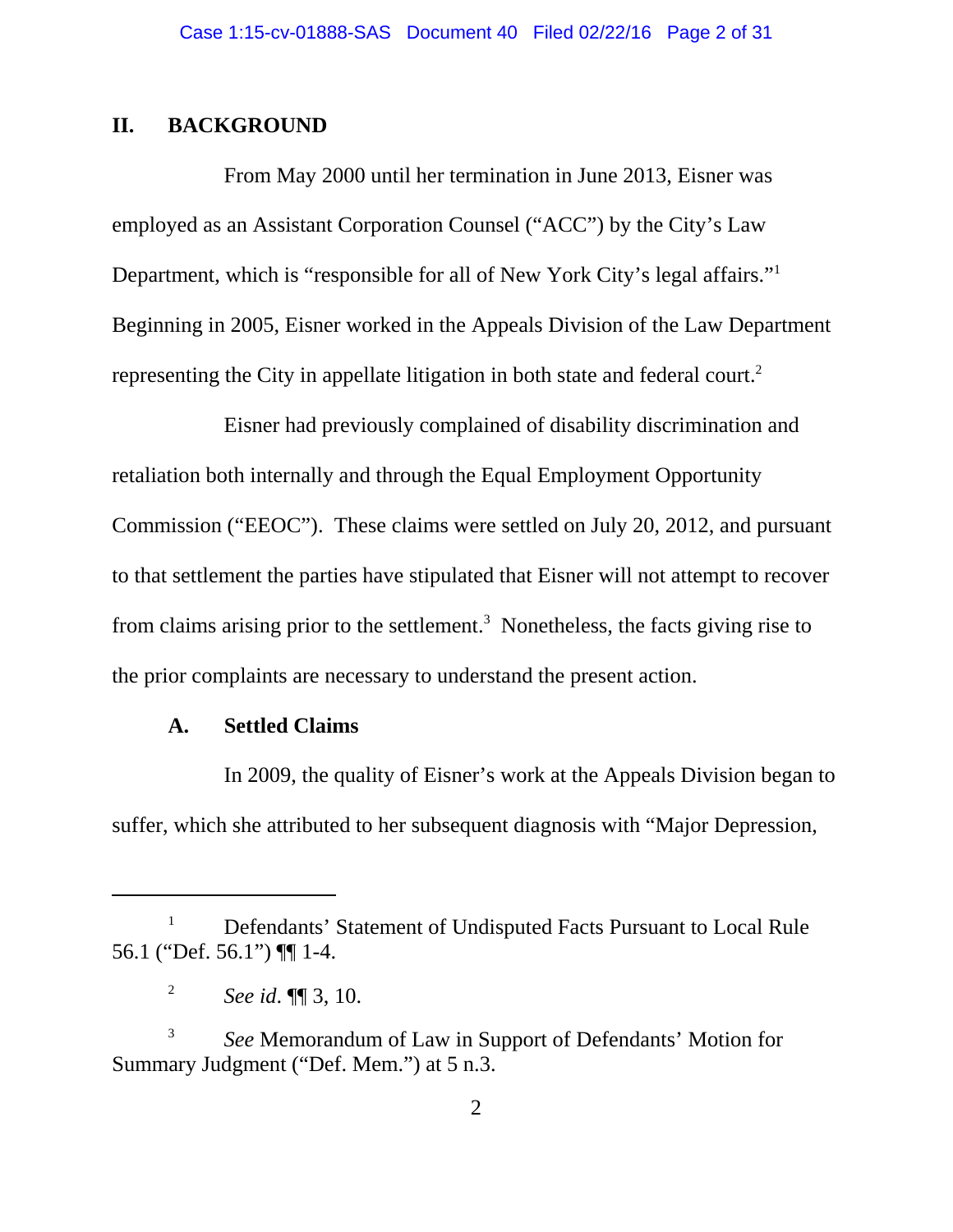### Case 1:15-cv-01888-SAS Document 40 Filed 02/22/16 Page 3 of 31

Severe, Single Episode . . . induced post-partum following the birth of a child" and "Anxiety and Obsessive-Compulsive disorders."4 According to Eisner, her supervisor, Kristin Helmers,<sup>5</sup> remarked that she was "not high-functioning" and that "no magic pill can fix you."6 Eisner's 2009 performance review, conducted by Helmers, reflected her decreased job performance.<sup>7</sup>

Following receipt of the negative evaluation, Eisner filed an internal Equal Employment Opportunity ("EEO") complaint alleging disability discrimination and retaliation by Helmers.<sup>8</sup> Defendant Muriel Goode-Trufant, the EEO Officer for the Law Department throughout Eisner's tenure, conducted an investigation that resulted in Helmers's reassignment to a different team and the 2009 evaluation being stricken from Eisner's personnel file.<sup>9</sup>

In 2010, the Law Department was forced to "eliminate three attorney positions" due to budgetary constraints and selected Eisner and two other attorneys

- <sup>7</sup> *See id.* ¶¶ 21-22.
- <sup>8</sup> *See* Pl. 56.1 ¶ 14.

<sup>9</sup> *See id.* ¶ 15.

<sup>4</sup> Amended Complaint ¶ 15.

<sup>5</sup> *See* Plaintiff's Local Civil Rule 56.1 Statement in Response to, and in Contravention of, Defendants' Rule 56.1 Statement ("Pl. 56.1") ¶ 14.

<sup>6</sup> Amended Complaint ¶ 19.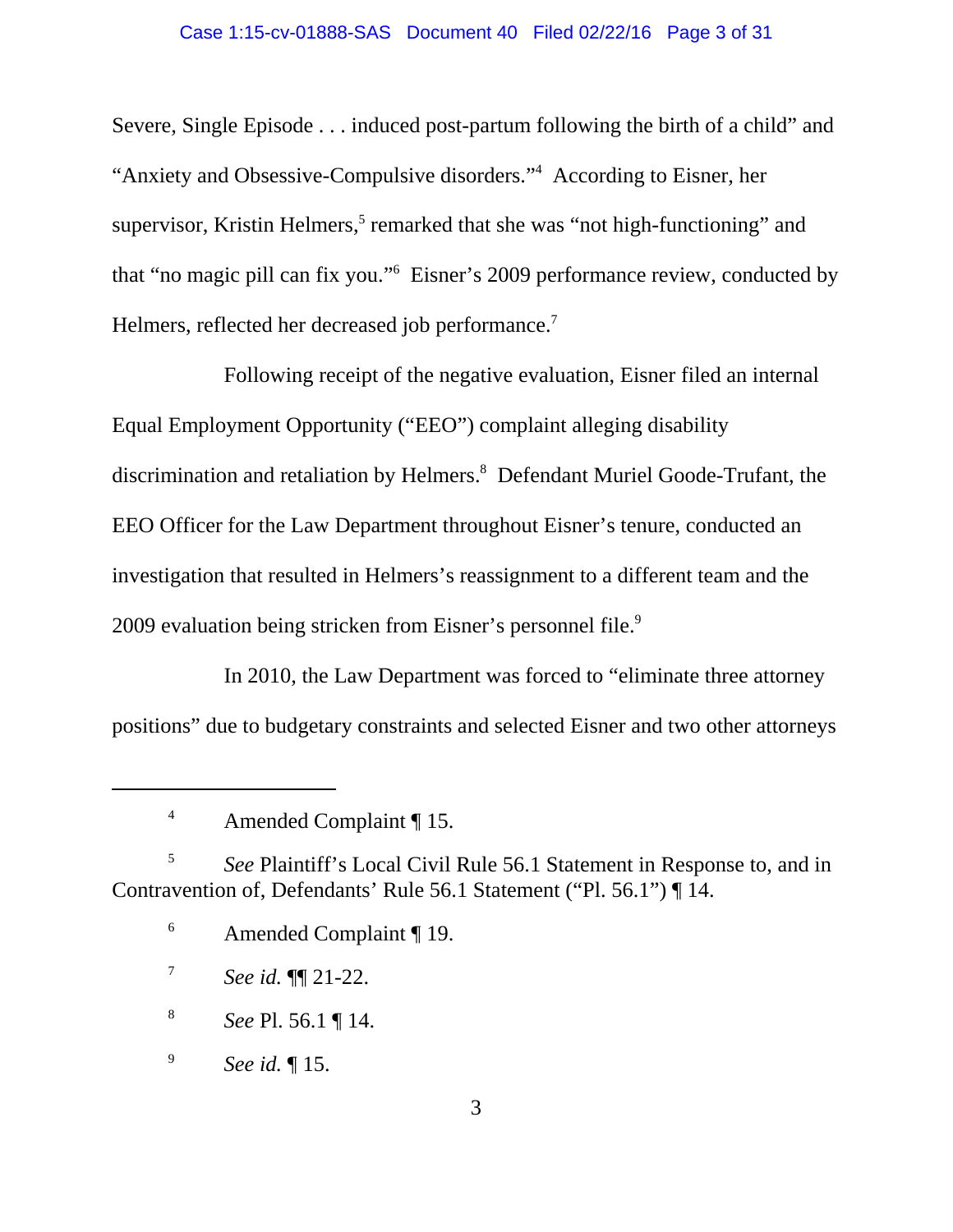#### Case 1:15-cv-01888-SAS Document 40 Filed 02/22/16 Page 4 of 31

deemed to be the "lowest performers" in the division for transfer to other divisions.10 Instead of accepting the transfer, Eisner opted to take a vacant parttime attorney position in the Appeals Division at the urging of her treating psychiatrist who recommended "that she needed the stability of staying in the Appeals Division."11

As a result of being forced to accept a part-time position, on February 28, 2011, Eisner filed a complaint with the EEOC because she felt the decision to transfer her resulted from continued disability discrimination and retaliation for her earlier complaint against Helmers.12In April 2012, Eisner was restored to full-time status at the Appeals Division.<sup>13</sup> That same month, the EEOC issued a "Dismissal and Notice of Rights" finding that "the EEOC is unable to conclude that the information obtained establishes violations of the statutes."14 Nonetheless, the parties agreed to settle the issue by agreement on July 20, 2012, whereby Eisner

- <sup>12</sup> *See id.* ¶ 22.
- <sup>13</sup> *See* Def. 56.1 ¶ 23.

<sup>14</sup> Settlement Agreement, Ex. H to the Declaration of Eric Eichenholtz, counsel for defendants, in Support of Defendants' Motion for Summary Judgment ("Eichenholtz Decl."), at 1.

 $^{10}$  Def. 56.1 [[1] 11-14.

<sup>&</sup>lt;sup>11</sup> Amended Complaint  $\P$  21.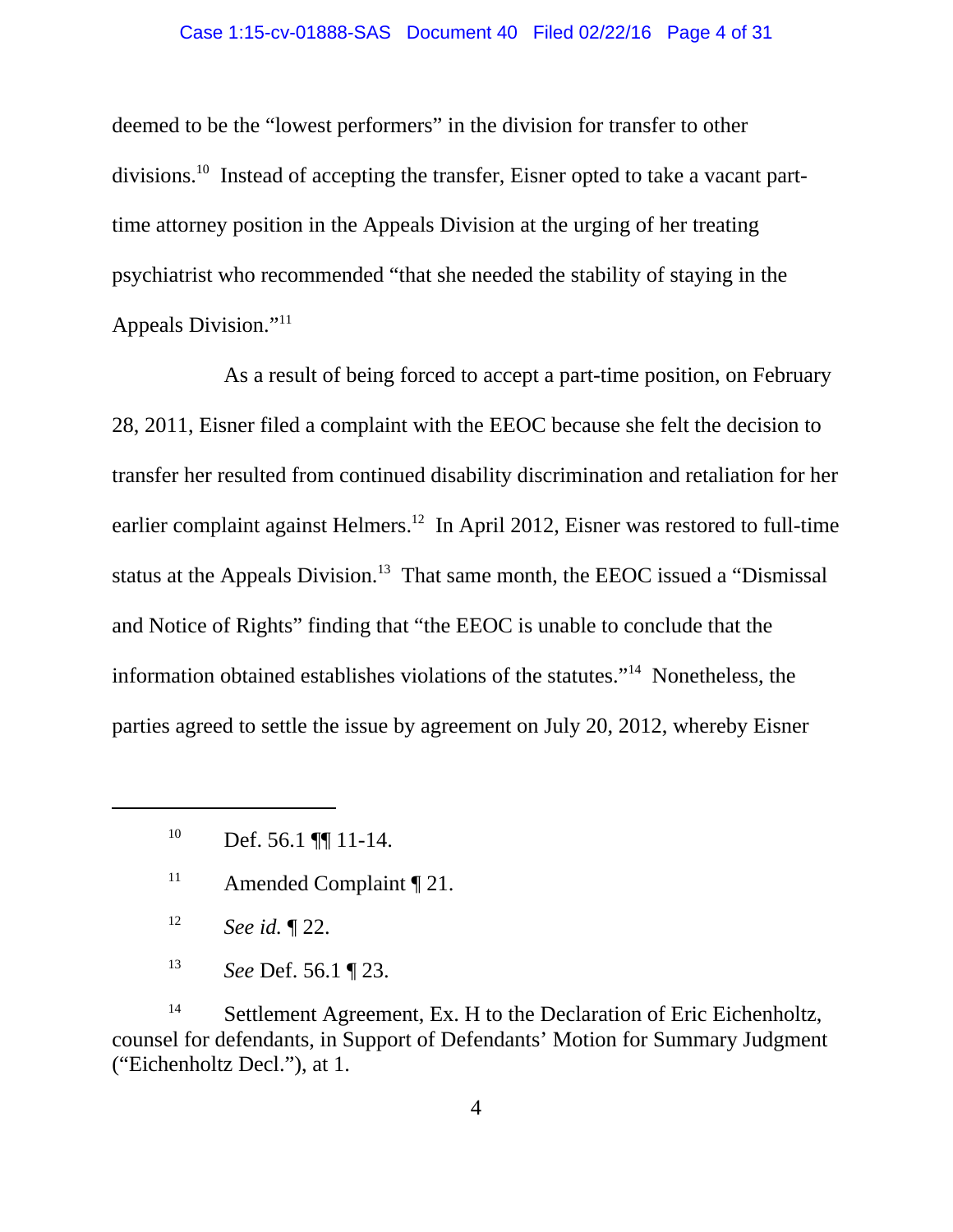released all claims of discrimination and retaliation arising prior to that date.<sup>15</sup>

### **B. Present Claims**

Eisner continued to work for the Appeals Division until her termination on June 3, 2013. Defendants offer two reasons for her termination: (1) a negative 2012 performance evaluation and her performance on the cases evaluated therein and (2) "questions about plaintiff's ability to follow supervisory direction and legitimate concerns about the honesty of plaintiff's timekeeping" following Hurricane Sandy.16 The decision to terminate Eisner was "made by 'consensus'" of all of the individual defendants who were executives in the Law Department with the exception of the EEO Officer, Goode-Trufant.<sup>17</sup>

# **1. 2012 Performance Review**

On July 23, 2012, the first business day after the settlement of the 2011 charge, defendant Leonard Koerner, Chief of the Appeals Division, completed Eisner's 2012 performance review.18The review was the "worst ever

<sup>15</sup> *See* Settlement Agreement ¶ 1.

 $^{16}$  Def. Mem. at 6-12.

<sup>&</sup>lt;sup>17</sup> Def. 56.1 ¶ 136 (quoting Defendants' Cardozo Transcript ("Def. Cardozo Tr."), Ex. A to Eichenholtz Decl., at 114:22).

<sup>18</sup> *See id.* ¶¶ 27-28.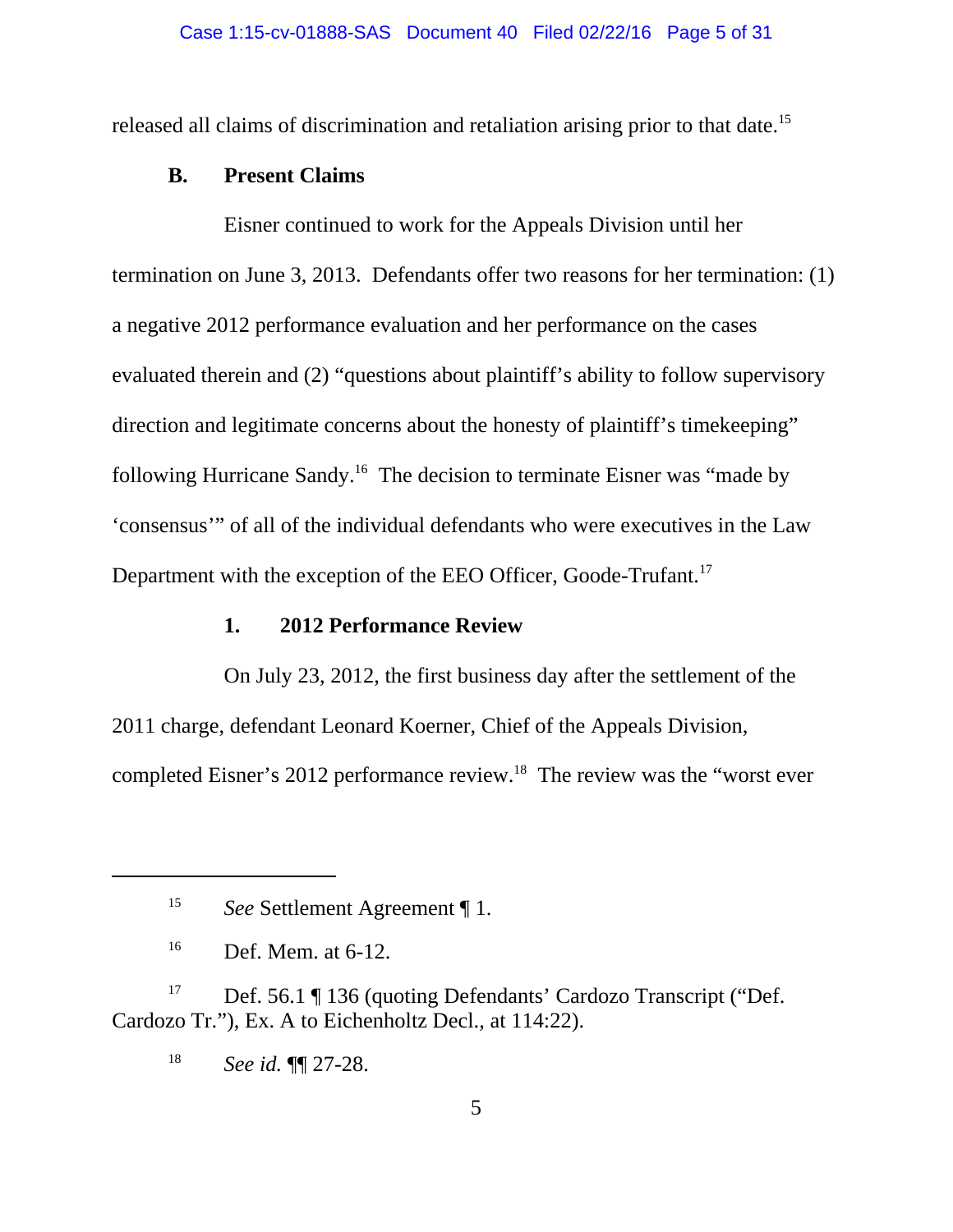#### Case 1:15-cv-01888-SAS Document 40 Filed 02/22/16 Page 6 of 31

given to Eisner."19 During the twelve month period covered by the evaluation, Eisner's direct supervisor, Steve McGrath – the person who would normally conduct the review – retired and was replaced by Francis Caputo.<sup>20</sup> Although Koerner was not Eisner's direct supervisor, he "took it upon [himself]" to conduct Eisner's review.<sup>21</sup> Koerner, for his part, justified singling out Eisner among all of the people McGrath supervised because "the other people  $\dots$  were outstanding."<sup>22</sup>

Koerner's and Caputo's testimony about why Koerner conducted the review conflicts. Koerner testified that Caputo did not want to evaluate Eisner because he was "uncomfortable" conducting the evaluation and that McGrath had declined to do so, although Koerner concedes he never spoke to McGrath after his retirement in January 2012.<sup>23</sup> Caputo, on the other hand, testified that Koerner "came to me and said 'I am going to do her evaluation.'"24

<sup>21</sup> Plaintiff's Koerner Transcript ("Pl. Koerner Tr."), Ex. 12 to the Declaration of Edward Hernstadt, counsel for plaintiff, in Opposition to Defendants' Motion for Summary Judgment ("Hernstadt Decl."), at 141:22-23, 153:19-154:22.

<sup>22</sup> *Id*. at 147:23-25.

<sup>23</sup> *Id.* at 145:19-25, 152:21-25.

<sup>24</sup> Plaintiff's Caputo Transcript ("Pl. Caputo Tr."), Ex. 14 to Hernstadt Decl., at 87:16-24.

 $19$  Pl. Mem. at 3.

<sup>20</sup> *See* Def. 56.1 ¶¶ 30-31.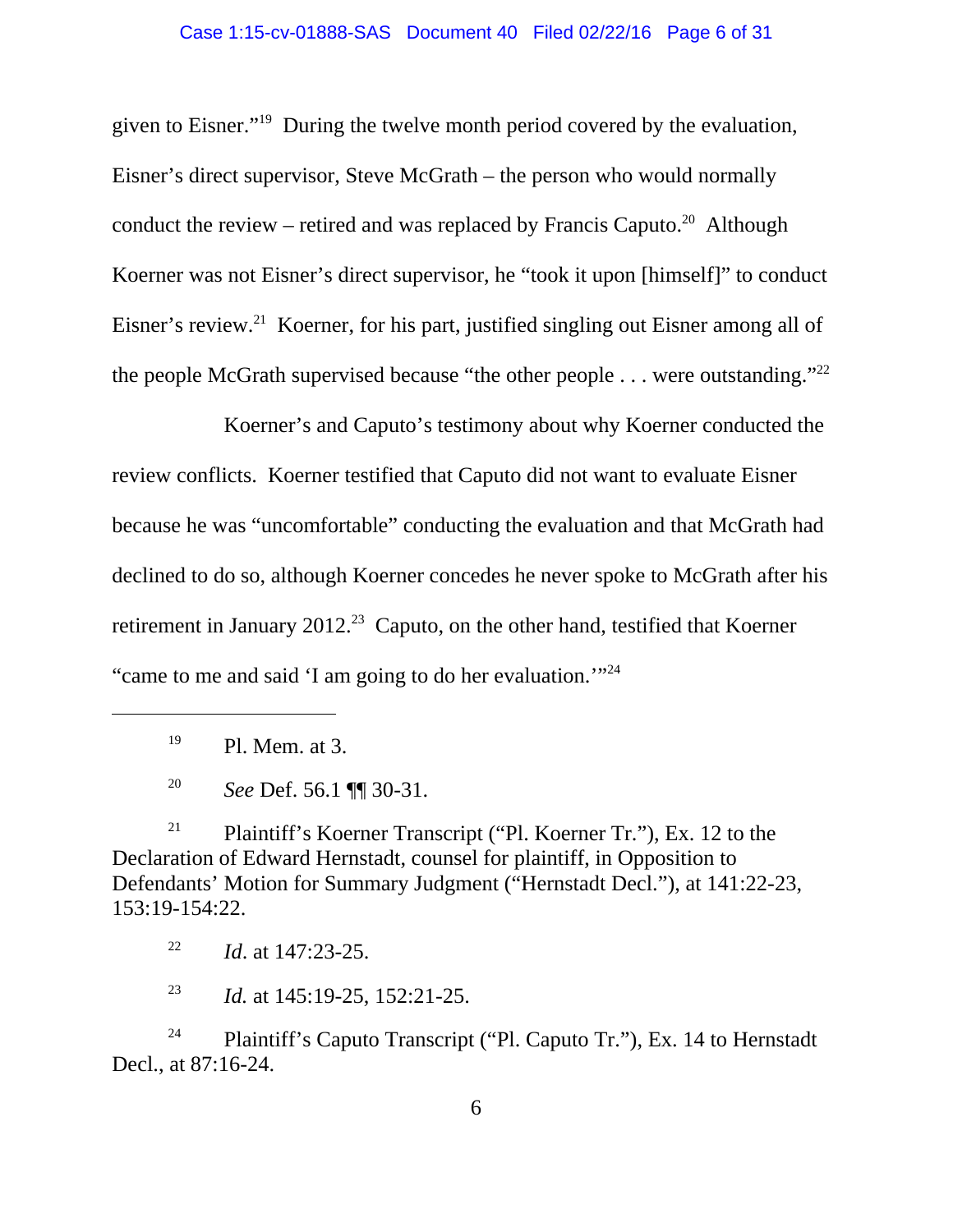The review focused on three specific instances of poor performance.

*First*, the evaluation referenced her work in *Matter of Rosenblum v. New York City Conflicts of Interest Board* ("*COIB*"). In June 2010, Eisner represented the COIB at oral argument before the New York Appellate Division, First Department.25 Koerner testified that the COIB found her argument "terrible" and asked for her to be removed from the case.<sup>26</sup> This argument was reviewed by McGrath in her 2011 evaluation where he awarded her a "2" (out of 5, with 1 being the highest) for "Courtroom Skills" and remarked that he "like[d] her toughness in court."27 Nonetheless, Koerner referenced the argument made in the prior evaluation period as the justification for giving Eisner a score of "2.5" for "Oral Communication."28 Defendants, however, note that her work on the *Rosenblum* matter continued into the 2012 evaluation period.<sup>29</sup>

*Second*, the evaluation referenced her work in the joint argument to the New York Court of Appeals of *Nash v. New York City Department of*

<sup>26</sup> *Id.*  $\P$  44.

 $27$  2011 Evaluation, Ex. 2 to Hernstadt Decl., at 3.

 $28$  2012 Evaluation, Ex. I to Eichenholtz Decl., at 3.

<sup>29</sup> *See* Reply Memorandum of Law in Further Support of Defendants' Motion for Summary Judgment at 6.

<sup>25</sup> *See* Def. 56.1 ¶ 38.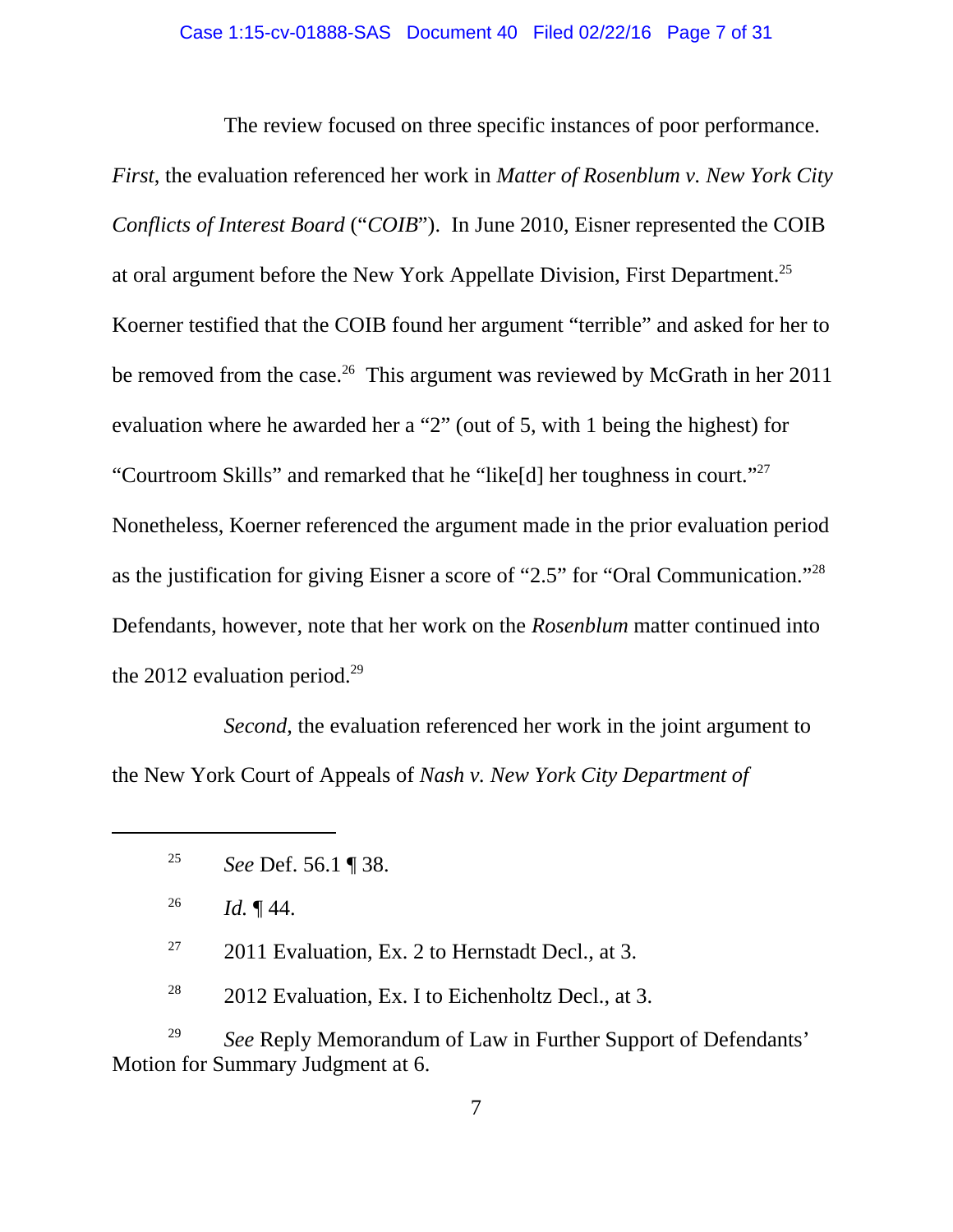*Education* and *Kahn v. Board of Education of the City School District of the City of New York*. Eisner worked on the *Nash* case prior to it reaching the Court of Appeals while another ACC handled the *Kahn* appeal.<sup>30</sup> Prior to argument, the Court of Appeals requested "coordinated presentation of arguments, avoiding undue repetition."31

McGrath emailed Eisner to request that she either argue the overlapping issues between *Kahn* and *Nash* – requiring her to be prepared to answer questions about the record in *Kahn* – or allow the other ACC to take the entire argument.<sup>32</sup> McGrath made clear that "Either is ok with [the other ACC], and it is your call. Which would you prefer?"<sup>33</sup> Eisner chose the latter option.<sup>34</sup> Koerner noted Eisner's decision to allow the other ACC to conduct the entire oral argument as his justification for her grade of "4" in the "Judgment" category on the 2012 evaluation.<sup>35</sup>

*Third*, Koerner criticized her work on the case of *D'Angelo v.*

- <sup>32</sup> *See* Nash/Kahn Emails, Ex. 6 to Hernstadt Decl., at SE0008159.
- <sup>33</sup> *Id.*
- <sup>34</sup> *See id.* at SE0008158.
- $35$  2012 Evaluation at 2.

<sup>30</sup> *See* Def. 56.1 ¶ 50.

<sup>&</sup>lt;sup>31</sup> Court of Appeals Letter, Ex. K to Eichenholtz Decl.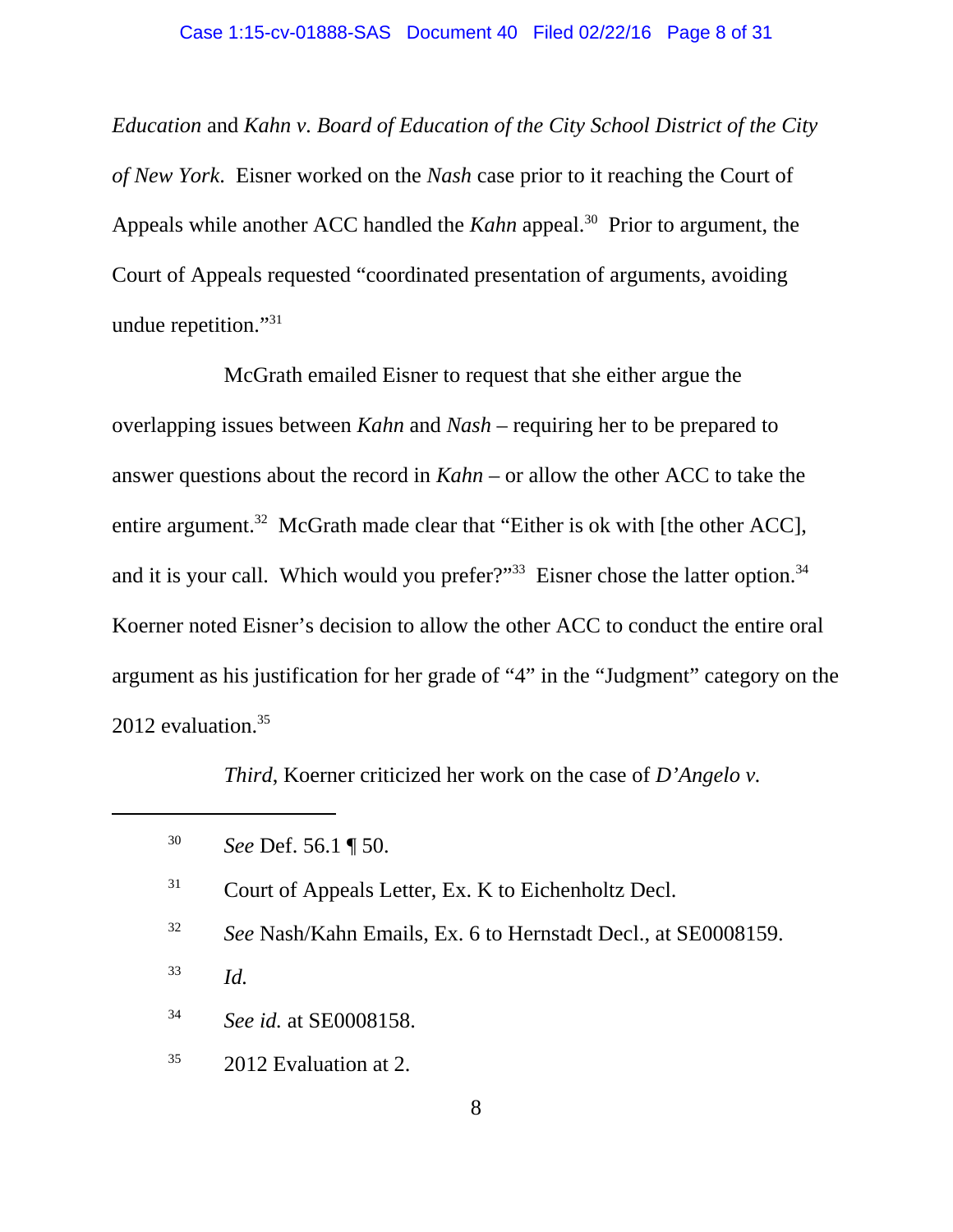#### Case 1:15-cv-01888-SAS Document 40 Filed 02/22/16 Page 9 of 31

*Scoppetta*, an appeal from a case out of the Labor and Employment Law Division of the Law Department. Defendant Georgia Pestana, Chief of the Labor and Employment Law Division, was so displeased with Eisner's work on the case that she "made it quite clear to [Koerner] that if leave [to appeal] was granted, [plaintiff] was to have nothing to do with the case."<sup>36</sup>

Eisner does not contest the fact of Pestana's complaint but instead points out that at the same time Pestana complained to Koerner, Pestana was simultaneously overseeing the Law Department's defense of Eisner's 2011 EEO complaint.37 Eisner also notes that after the filing of the 2011 complaint, Pestana directed that Eisner should no longer receive Labor and Employment cases – a move Eisner complained of as retaliation.<sup>38</sup>

Despite the poor evaluation, the defendants testified that there was no discussion about whether to terminate Eisner based on her performance at that time. $39$ 

<sup>37</sup> *See* 2011 Retaliation Allegation, Ex. 5 to Hernstadt Decl., at D001591-92.

<sup>36</sup> Def. 56.1 ¶¶ 7, 72 (quoting Defendants' Koerner Transcript ("Def. Koerner Tr."), Ex. F to Eichenholtz Decl., at 49:11-15).

<sup>38</sup> *See id.* at D001591-92.

<sup>39</sup> *See* Def. Cardozo Tr. at 86:20-87:19, 121:9-122:9; Defendants' Mills Transcript ("Def. Mills Tr."), Ex. C to Eichenholtz Decl., at 105:19-23.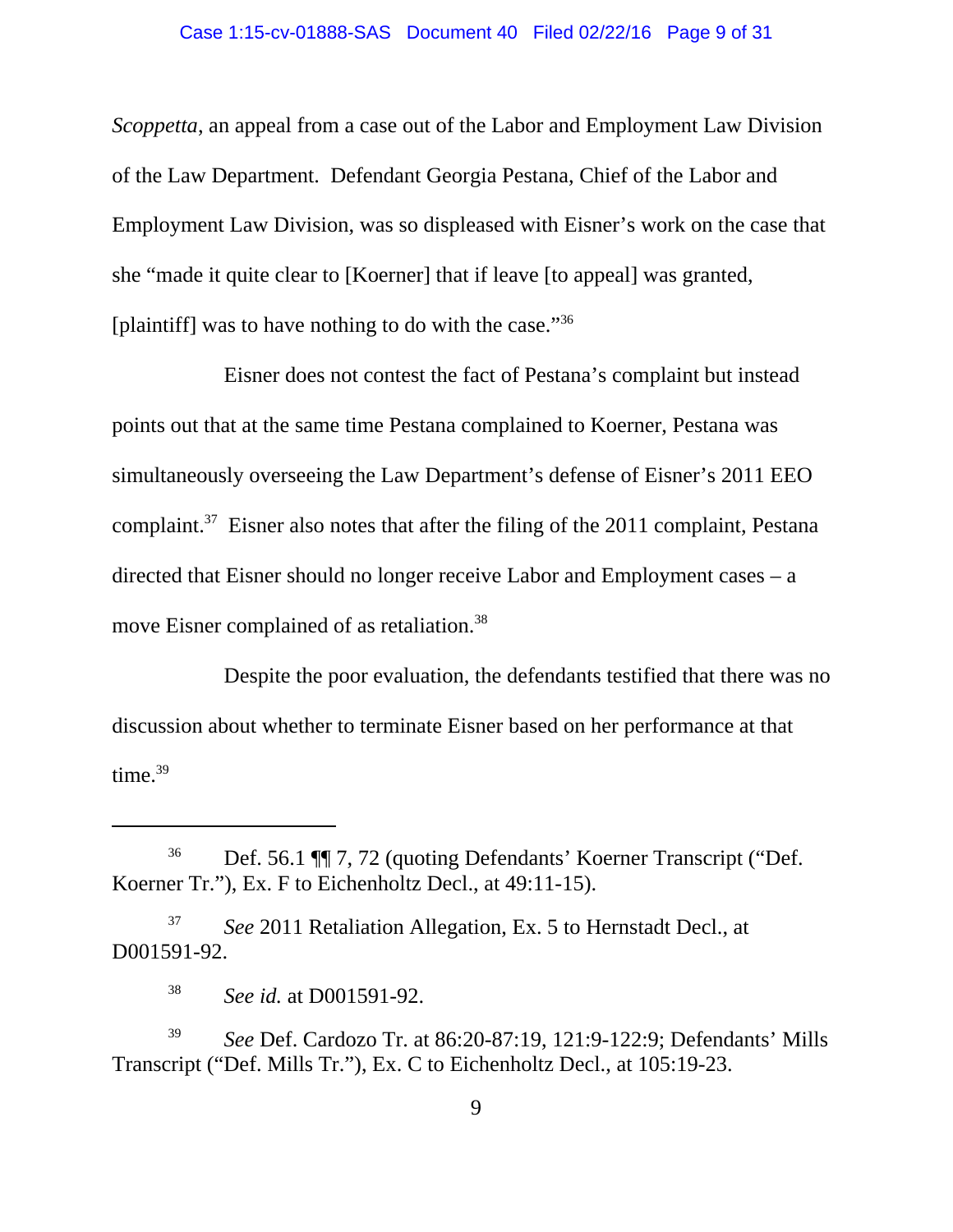# **2. Hurricane Sandy Billing**

On October 29, 2012, Hurricane Sandy struck New York City. Eisner's house took on "ten feet of salt water and sewage" and "[t]he lower level was completely destroyed."<sup>40</sup> Eisner and her two children were evacuated by an army vehicle to an emergency shelter at a local high school because Eisner had broken her toes.41 Eisner and her family spent the next three weeks living with a friend. $42$ 

Eisner's emails to Caputo after the storm describe a "war zone."43 She did not have "Cable/Internet/phone" nor did she have "power or heat" and at one point the friends hosting her "lost power themselves."44 She noted that she had to deal with "[c]ontractors, electrician, plumber, and deliveries" as well as "claims adjusters for [her] car and house."45 On November 16, 2012, Eisner returned to work at the Law Department's office.<sup>46</sup>

- <sup>42</sup> *See id.* at 141:13-14.
- <sup>43</sup> Post-Sandy Emails, Ex. M to the Eichenholtz Decl.
- <sup>44</sup> *Id*.
- <sup>45</sup> *Id*.
- <sup>46</sup> *See* Def. 56.1 ¶ 106.

<sup>40</sup> Def. Eisner Tr. at 140:22-141:8.

<sup>41</sup> *See id*. at 138:10-21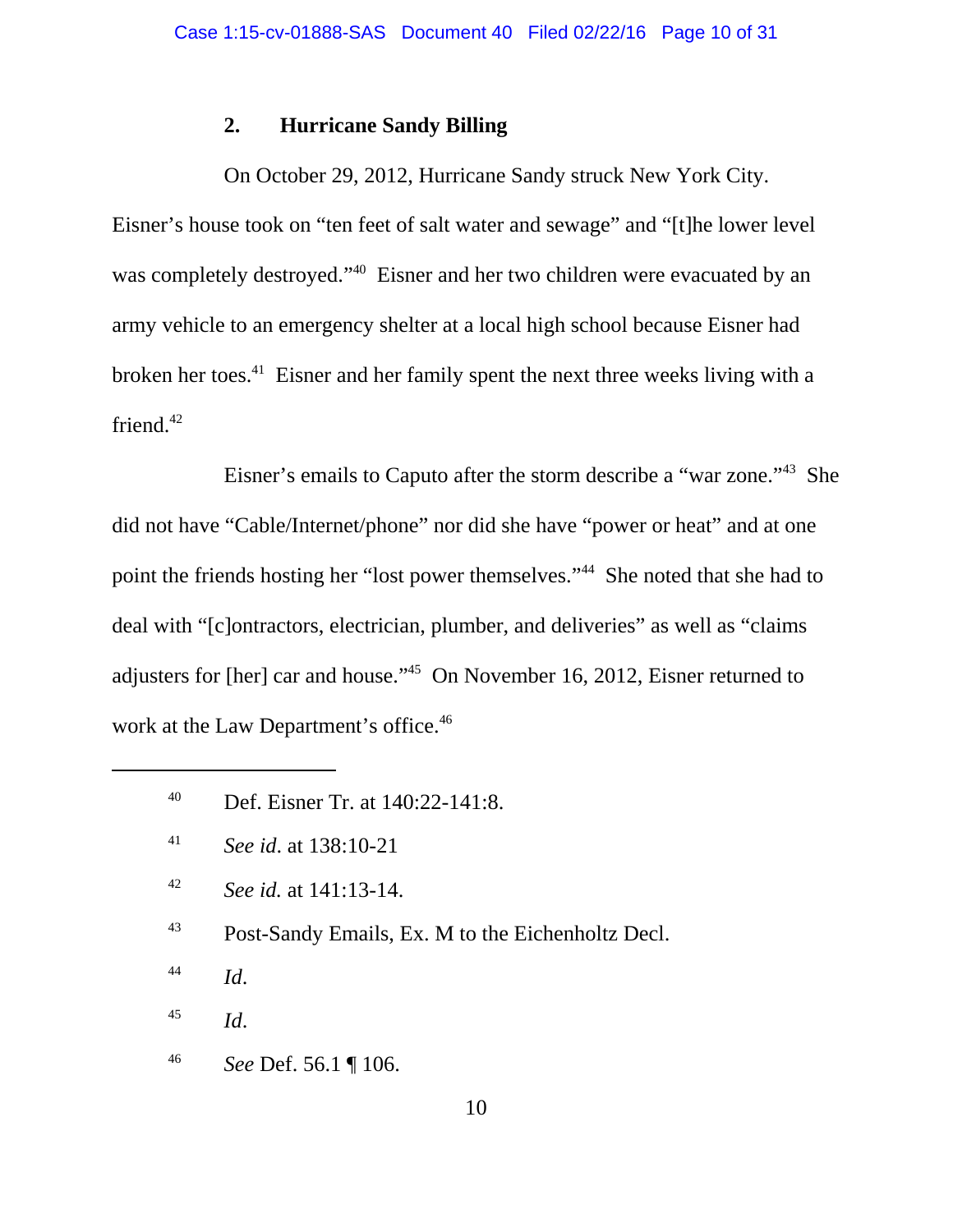The dispute over her work and relevant billing centers on the time she spent drafting a brief in the case of *Haas v. Department of Education* before returning to the office. Defendants characterized the amount of time she spent working from home on the brief following Sandy to be "not only shocking but highly incredible" given the circumstances.<sup>47</sup> By defendants' calculations, Eisner spent over 60 hours on the case before the storm and then billed "7 hours a day each work day" from home following Sandy.<sup>48</sup> In total defendants calculate that she spent 118.5 hours on the brief. $49$  Eisner submits that she worked, on average, 6.4 hours per day after Sandy and only billed 85 hours total on brief preparation.50 She notes that defendants' calculation for time billed pre-Sandy includes inadvertent double billing that she later attempted to correct.<sup>51</sup>

Caputo, finding the billing records unbelievable when viewed in light of the quality of the draft she submitted, "advised plaintiff by email that he would not approve her weekly time sheet" submitted in the wake of Sandy.<sup>52</sup> At Caputo's

- <sup>49</sup> *See* Def. 56.1 ¶ 112.
- <sup>50</sup> *See* Pl. 56.1 ¶¶ 110, 112
- <sup>51</sup> *See id.* ¶ 98.

 $52$  Def. 56.1 | 115.

 $^{47}$  Def. Mem. at 10.

<sup>48</sup> *Id.*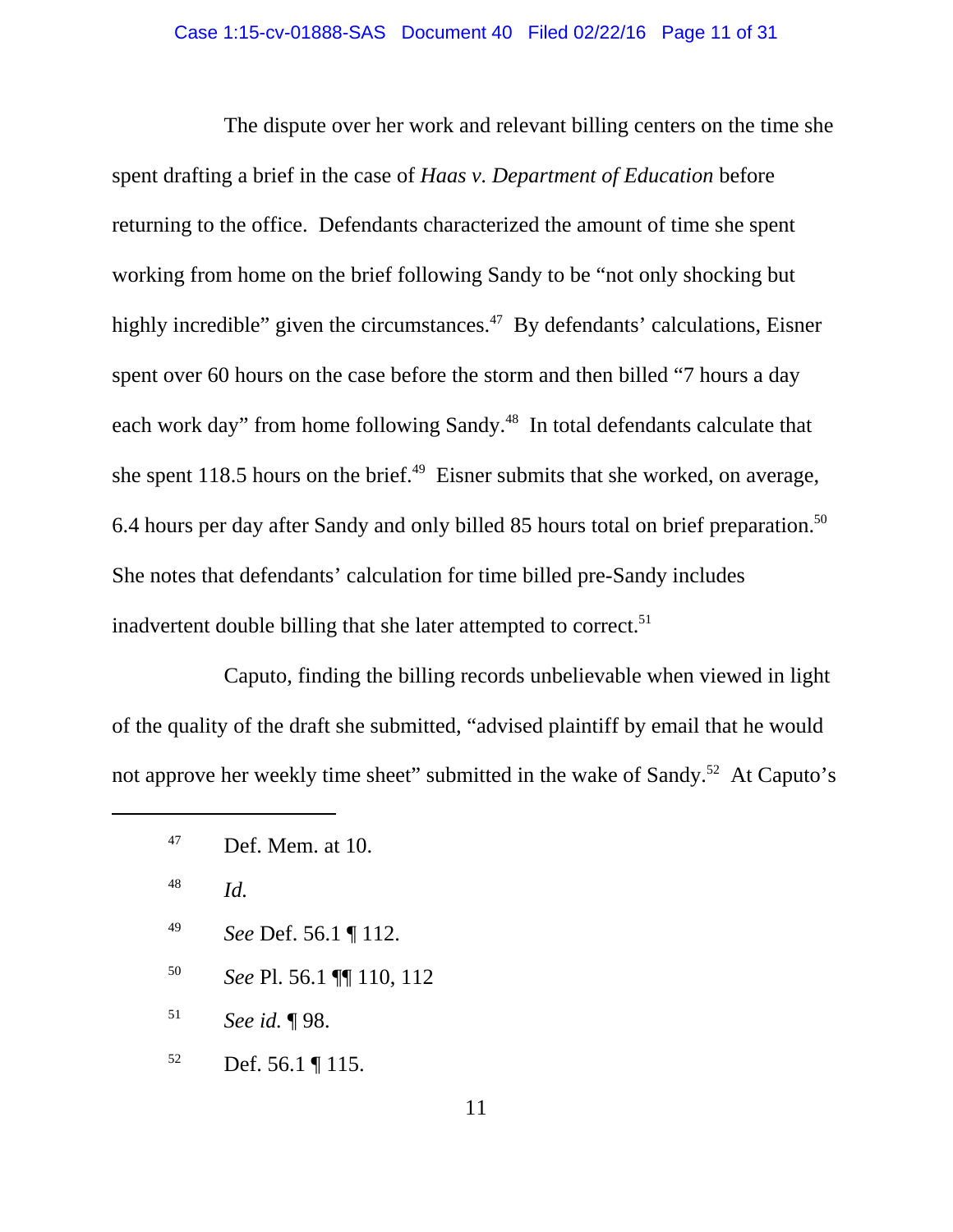request, Koerner compared Eisner's appellate brief to that submitted to the lower court. He concluded that "there was very little original drafting by Ms. Eisner" and "the vast majority of it  $\ldots$  essentially had nothing to do with the case."<sup>53</sup> The time" sheets were eventually approved after Eisner voluntarily struck fifteen hours.<sup>54</sup>

### **3. Related EEO Complaints**

Eisner filed two internal EEO complaints based on the aforementioned incidents. *First*, following receipt of the negative 2012 evaluation, Eisner filed an internal EEO charge with Goode-Trufant on September 10, 2012, alleging the negative review was the product of discrimination and retaliation.55 *Second*, on November 29, 2012, Eisner filed a similar internal complaint of discrimination and retaliation regarding the fact that "time sheets were not approved and, as a result, one paycheck was on hold."56

Goode-Trufant consolidated the two appeals, conducted an investigation, and issued a finding of "no probable cause."57 Eisner contends that

<sup>56</sup> *Id.* ¶ 128 (quoting Def. Goode-Trufant Tr., Ex. E to Eichenholtz Decl., at 258:14-259:4).

<sup>57</sup> *Id.* ¶ 129.

<sup>53</sup> Def. Koerner Tr. at 280:12-17.

<sup>54</sup> *See* Pl. Mem. at 20.

<sup>55</sup> *See* Def. 56.1 ¶ 127.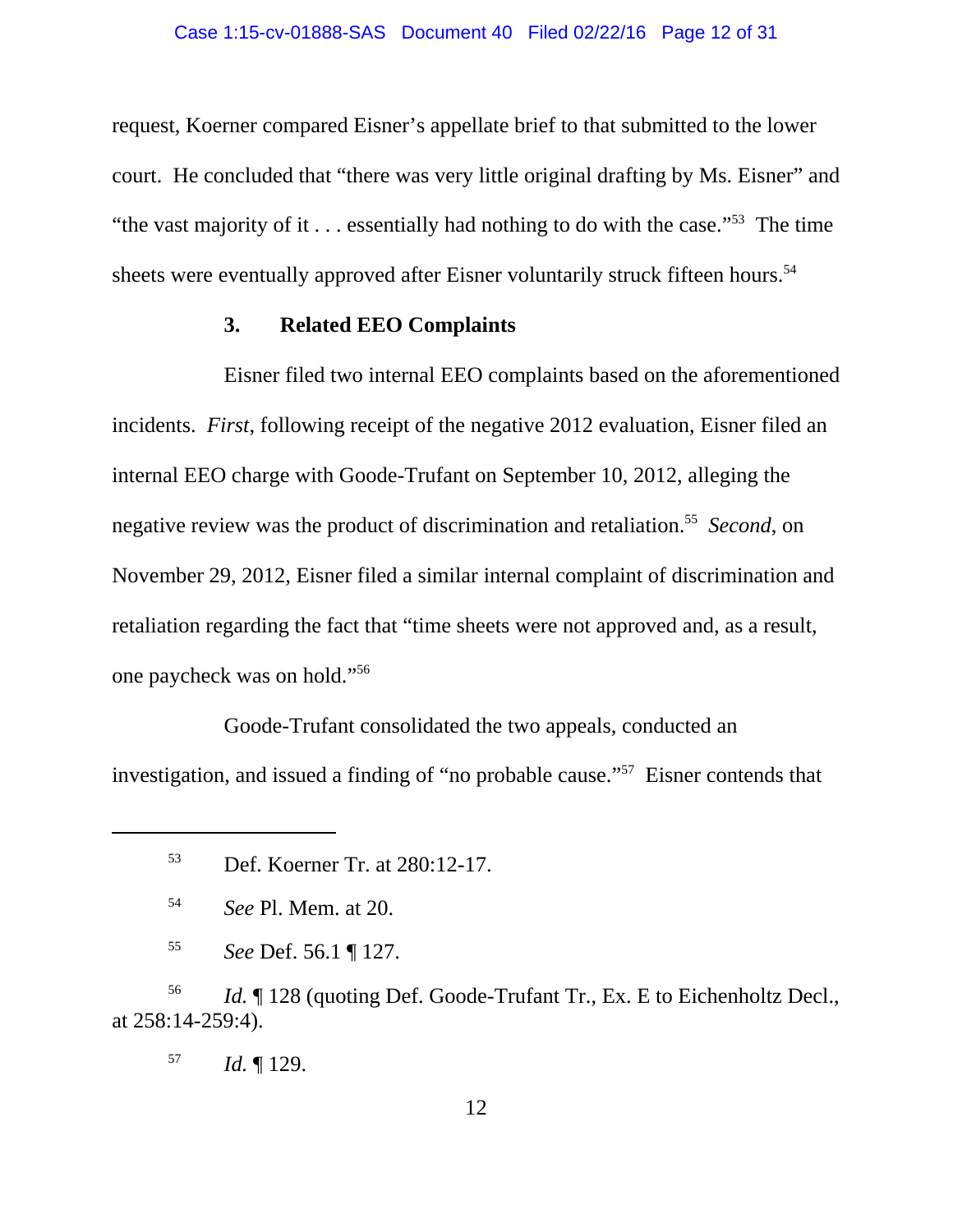Goode-Trufant's investigation was deficient because she "failed to interview Eisner, Caputo, or [defendant Michael] Cardozo, [Corporation Counsel for the Law Department]" and "did not check into any of the facts alleged by Eisner . . . regarding *Rosenblum*, *D'Angelo* or *Nash*."58 In addition Eisner alleges that the complaint should have been "sent to another agency for investigation" pursuant to New York City EEO policy because "the head of the Law Department [Cardozo] [was] personally involved."<sup>59</sup>

### **III. LEGAL STANDARD**

Summary judgment is appropriate where, "viewing the record in the light most favorable to the non-moving party . . . 'there is no genuine dispute as to any material fact and the movant is entitled to judgment as a matter of law.'"60 "In making this determination . . . we resolve all ambiguities and draw all permissible factual inferences in favor of the party against whom summary judgment is sought."<sup>61</sup> "A fact is material if it might affect the outcome of the suit under the

<sup>60</sup> *Robinson v. Concentra Health Servs., Inc.*, 781 F.3d 42, 44 (2d Cir. 2015) (quoting Fed. R. Civ. P. 56(a)) (quotation marks and citation omitted).

<sup>61</sup> *Simpson v. City of New York*, 793 F.3d 259, 265 (2d Cir. 2015) (quotation marks and citation omitted).

<sup>58</sup> Pl. 56.1 ¶ 129. Cardozo is allegedly implicated in the investigation because Eisner contends he reviewed her 2012 evaluation. *See id*. ¶ 32.

<sup>59</sup> *Id.* ¶ 127.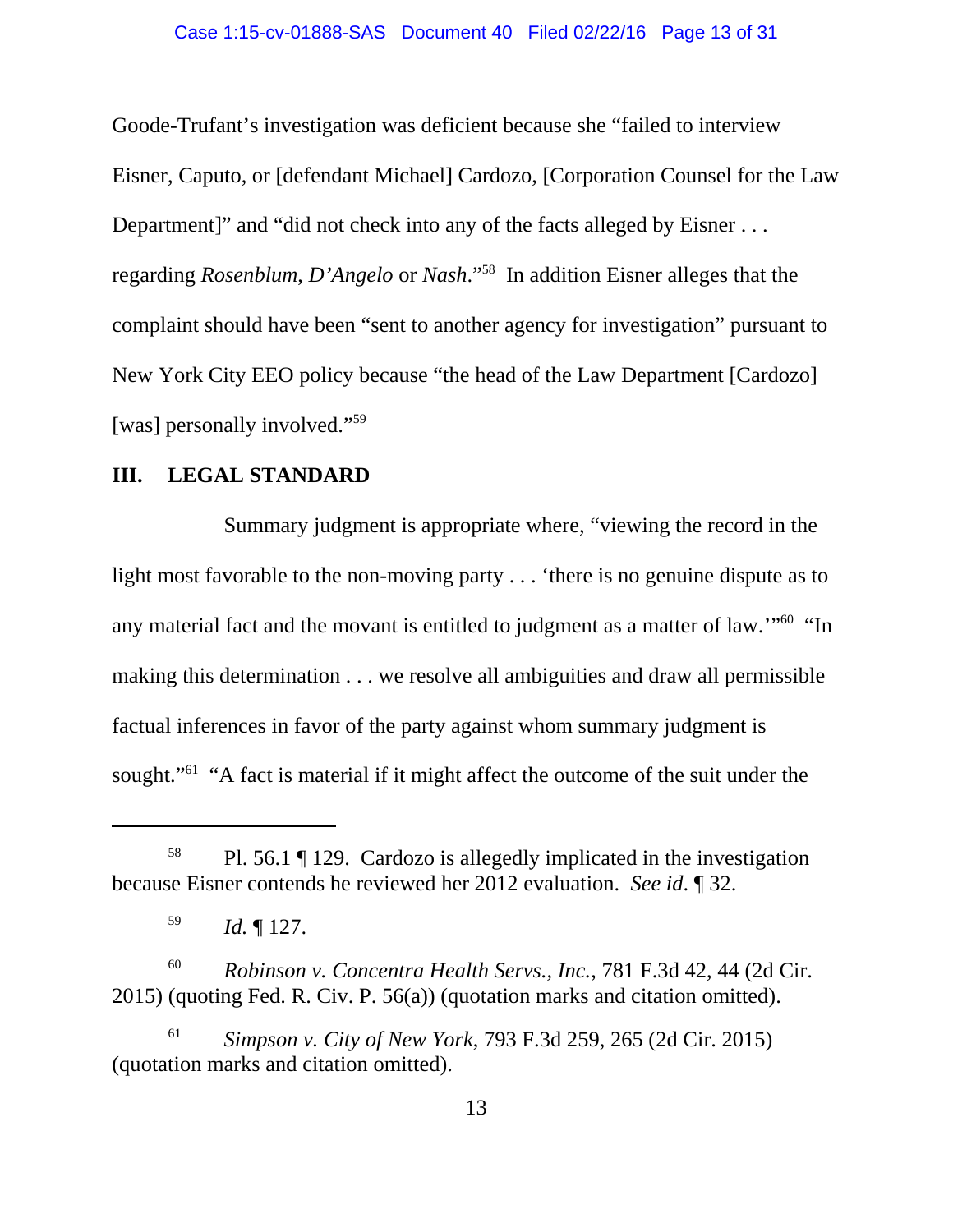#### Case 1:15-cv-01888-SAS Document 40 Filed 02/22/16 Page 14 of 31

governing law, and an issue of fact is genuine if the evidence is such that a reasonable jury could return a verdict for the nonmoving party."62

"The moving party bears the burden of showing the absence of a genuine dispute as to any material fact."63 To defeat a motion for summary judgment, the non-moving party must "'do more than simply show that there is some metaphysical doubt as to the material facts, and may not rely on conclusory allegations or unsubstantiated speculation."<sup>64</sup> "If the non-moving party has the burden of proof on a specific issue, the movant may satisfy its initial burden by demonstrating the absence of evidence in support of an essential element of the non-moving party's claim."65

"'The function of the district court in considering the motion for summary judgment is not to resolve disputed questions of fact but only to

<sup>62</sup> *Windsor v. United States*, 699 F.3d 169, 192 (2d Cir. 2012), *aff'd*, 133 S.Ct. 2675 (2013) (quotation marks, citation, and alterations omitted).

<sup>63</sup> *Crawford v. Franklin Credit Mgmt. Corp*., 758 F.3d 473, 486 (2d Cir. 2014) (citing *Adickes v. S.H. Kress & Co.*, 398 U.S. 144, 157 (1970)).

<sup>64</sup> *Robinson*, 781 F.3d at 44 (quoting *Brown v. Eli Lilly & Co.*, 654 F.3d 347, 358 (2d Cir. 2011)).

<sup>65</sup> *Chen v. New Trend Apparel*, 8 F. Supp. 3d 406, 430 (S.D.N.Y. 2014) (citing *Celotex v. Catrett*, 477 U.S. 317, 325 (1986) (further citations omitted)).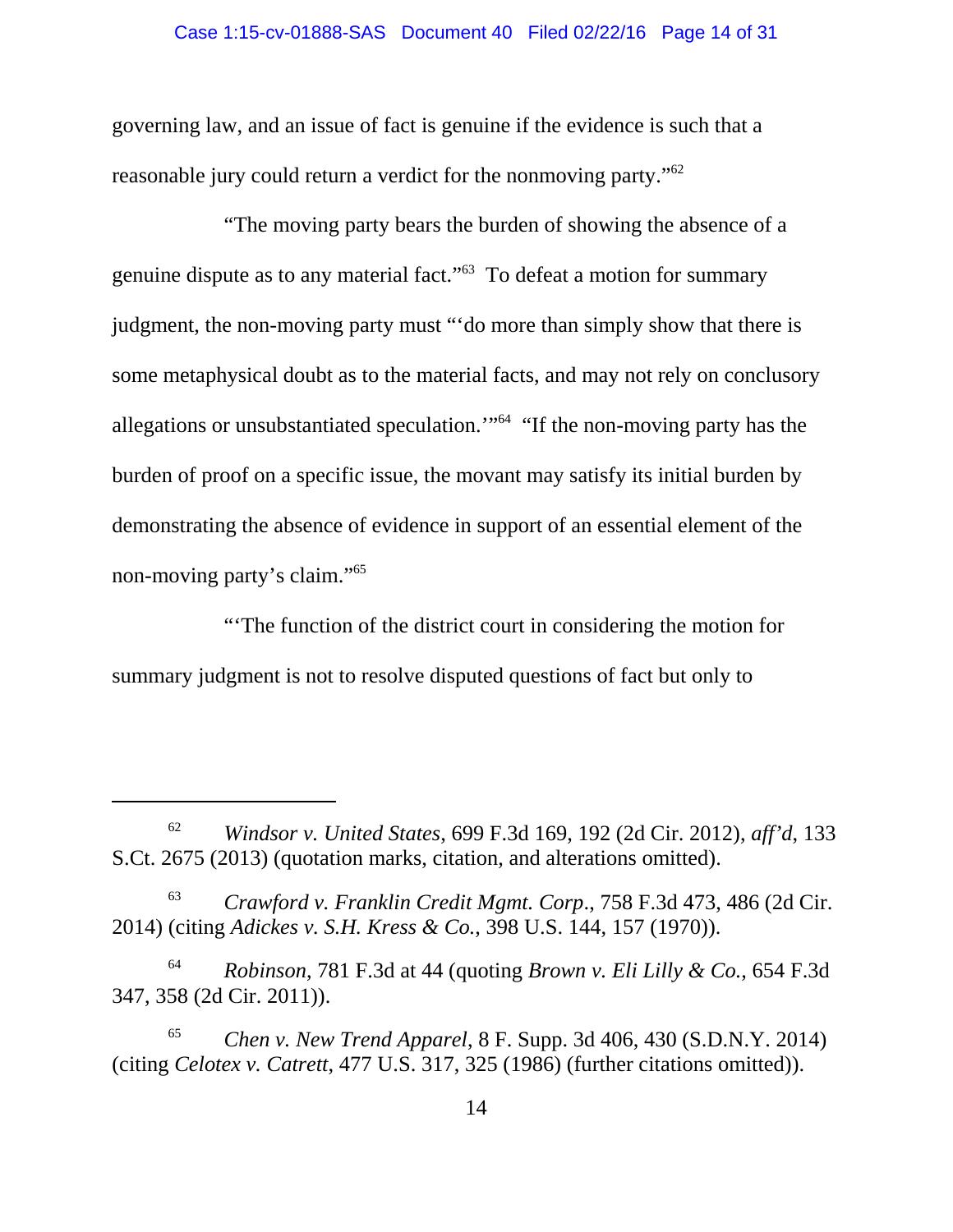determine whether, as to any material issue, a genuine factual dispute exists."<sup>66</sup> "'Credibility determinations, the weighing of the evidence, and the drawing of legitimate inferences from the facts are jury functions, not those of a judge."<sup>67</sup>

## **IV. APPLICABLE LAW**

### **A. ADA Claims**

Both discrimination and retaliation claims brought under the ADA are analyzed under the familiar *McDonnell Douglas* burden-shifting framework.<sup>68</sup> Under this framework "[a] plaintiff must establish a prima facie case; the employer must offer through the introduction of admissible evidence a legitimate non-discriminatory reason for the discharge; and the plaintiff must then produce evidence and carry the burden of persuasion that the proffered reason is a pretext."69 In order to demonstrate pretext, the plaintiff must show both that the

<sup>68</sup> *See Sista v. CDC Ixis N. Am., Inc.*, 445 F.3d 161, 169 (2d Cir. 2006) (ADA discrimination claims); *Treglia v. Town of Manlius*, 313 F.3d 713, 719 (2d Cir. 2002) (ADA retaliation claims).

<sup>69</sup> *Sista*, 445 F.3d at 169 (citing *Heyman v. Queens Vill. Comm. for Mental Health for Jamaica Cmty. Adolescent Program*, 198 F.3d 68, 72 (2d Cir. 1999)).

<sup>66</sup> *Rogoz v. City of Hartford*, 796 F.3d 236, 245 (2d Cir. 2015) (quoting *Kaytor v. Electric Boat Corp.*, 609 F.3d 537, 545 (2d Cir. 2010)).

<sup>67</sup> *Crawford*, 758 F.3d at 486 (quoting *Anderson v. Liberty Lobby, Inc.*, 477 U.S. 242, 255 (1986)).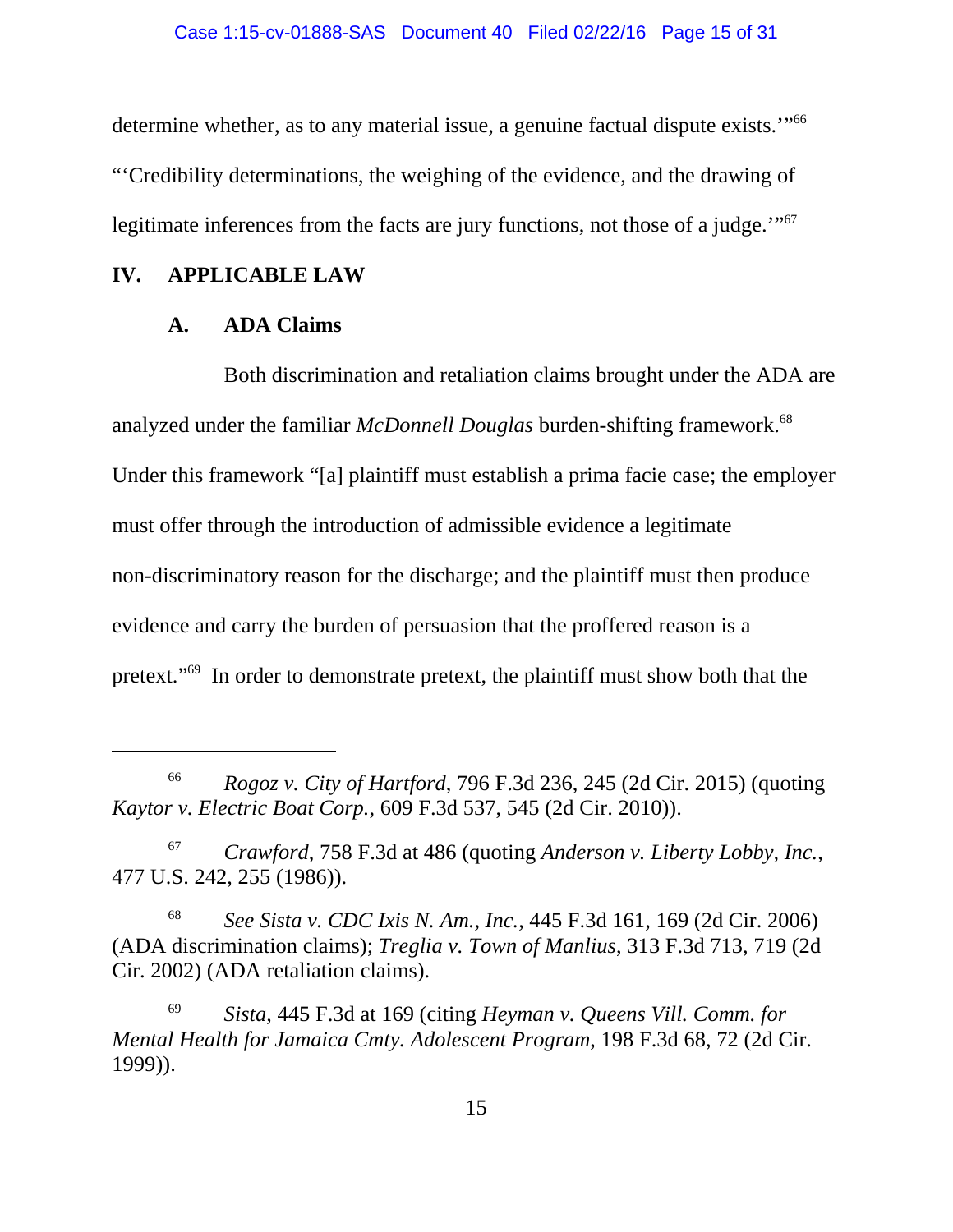#### Case 1:15-cv-01888-SAS Document 40 Filed 02/22/16 Page 16 of 31

proffered reason is "false and that discrimination was the real reason" for the adverse action.<sup>70</sup>

There is an open question in the Second Circuit on which causal theory courts should apply when evaluating whether discrimination or retaliation constitutes the "real reason" for the adverse action. Previously, in *Parker v. Columbia Pictures Industries*, the Second Circuit held that "a plaintiff need not demonstrate that disability was the sole cause of the adverse employment action. Rather, [s]he must show only that disability played a motivating role in the decision."71 However, the Supreme Court's opinions in *Gross v. FBL Financial Services., Inc.* and *University of Texas Southwestern Medical Center v. Nassar*, raised the standard of proof for Age Discrimination in Employment Act ("ADEA") and Title VII discrimination claims from a motivating factor standard to a "but-for" causal standard.72

The Supreme Court's reasoning casts doubt on the standard applicable to the ADA. In both cases the Court focused heavily on the statutes' use of the

<sup>70</sup> *Quaratino v. Tiffany & Co.*, 71 F.3d 58, 64 (2d Cir. 1995) (citing *St. Mary's Honor Ctr. v. Hicks*, 509 U.S. 502, 515 (1993)).

 $71$  204 F.3d 326, 337 (2d Cir. 2000).

 $72$  557 U.S. 167 (2009); 133 S. Ct. 2517 (2013).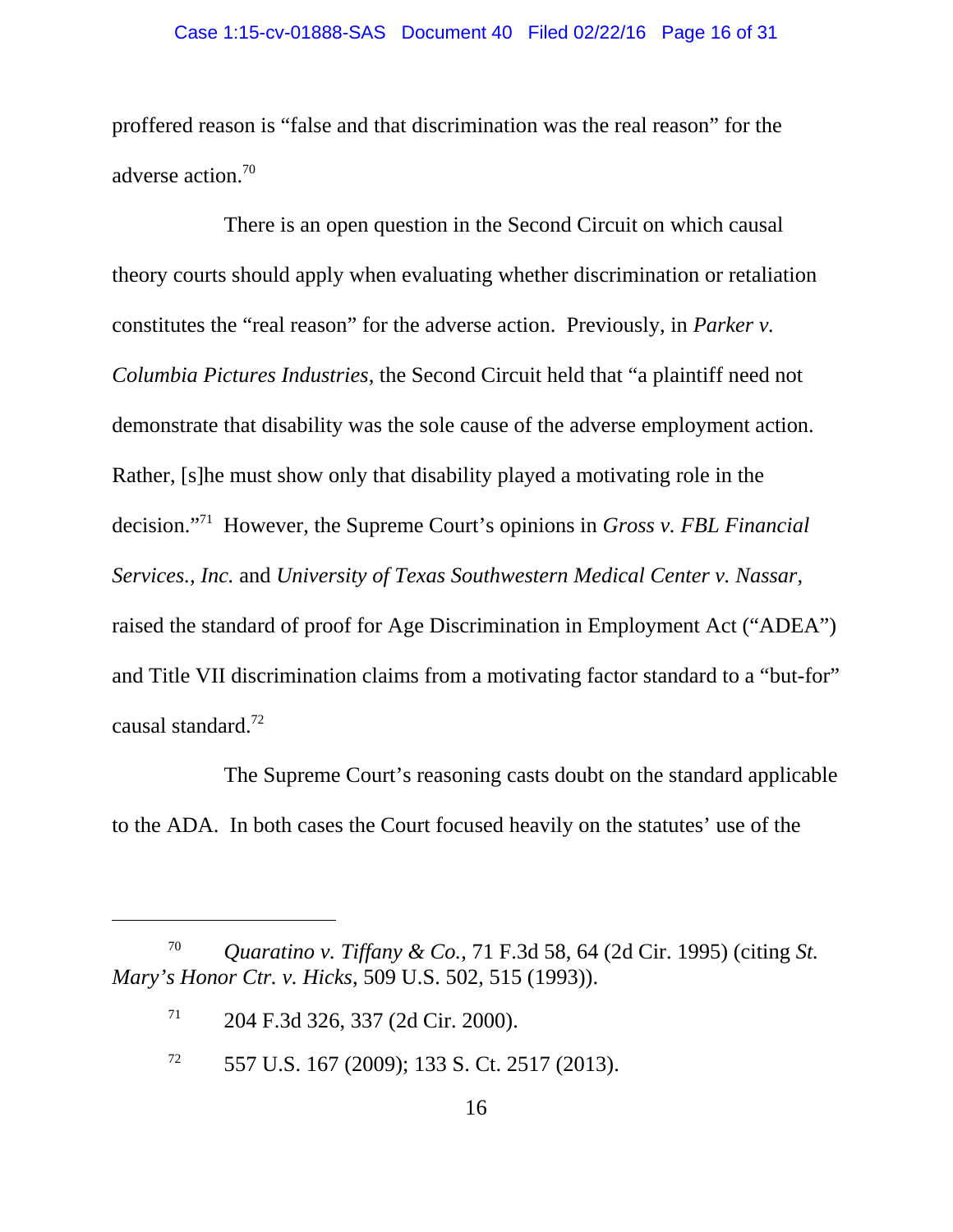causal word "because" in reaching its conclusion.73 Because the ADA uses this same wording, numerous circuits have concluded that the ADA likewise requires proof of but-for causation.<sup>74</sup> The Second Circuit, for its part, has treated this issue as an open question without explicitly overturning *Parker*. 75

In light of the Second Circuit's treatment of the issue as an open question, I conclude that the "but-for" standard applies to ADA claims. The ADA, ADEA, and Title VII all "bar discrimination 'because of' an employee's age or disability, meaning that they prohibit discrimination that is a '"but-for" cause of

<sup>74</sup> *See Widomski v. State Univ. of New York (SUNY) at Orange*, 933 F. Supp. 2d 534, 546 n. 8 (S.D.N.Y. 2013) (collecting cases).

<sup>73</sup> *See Gross*, 557 U.S. at 176 ("[T]he ordinary meaning of the ADEA's requirement that an employer took adverse action 'because of' age is that age was the 'reason' that the employer decided to act. . . . It follows, then, that under [the ADEA], the plaintiff retains the burden of persuasion to establish that age was the 'but-for' cause of the employer's adverse action."); *Nassar*, 133 S. Ct. at 2528 ("This enactment, like the statute at issue in *Gross*, makes it unlawful for an employer to take adverse employment action against an employee 'because' of certain criteria. Given the lack of any meaningful textual difference between the text in this statute and the one in *Gross*, . . . Title VII retaliation claims require proof that the desire to retaliate was the but-for cause of the challenged employment action.").

<sup>75</sup> *See Wesley-Dickson v. Warwick Valley Cent. Sch. Dist.*, 586 Fed. App'x 739, 745 n.3 (2d Cir. 2014) ("This 'but-for' standard might also apply to her ADA retaliation claim.").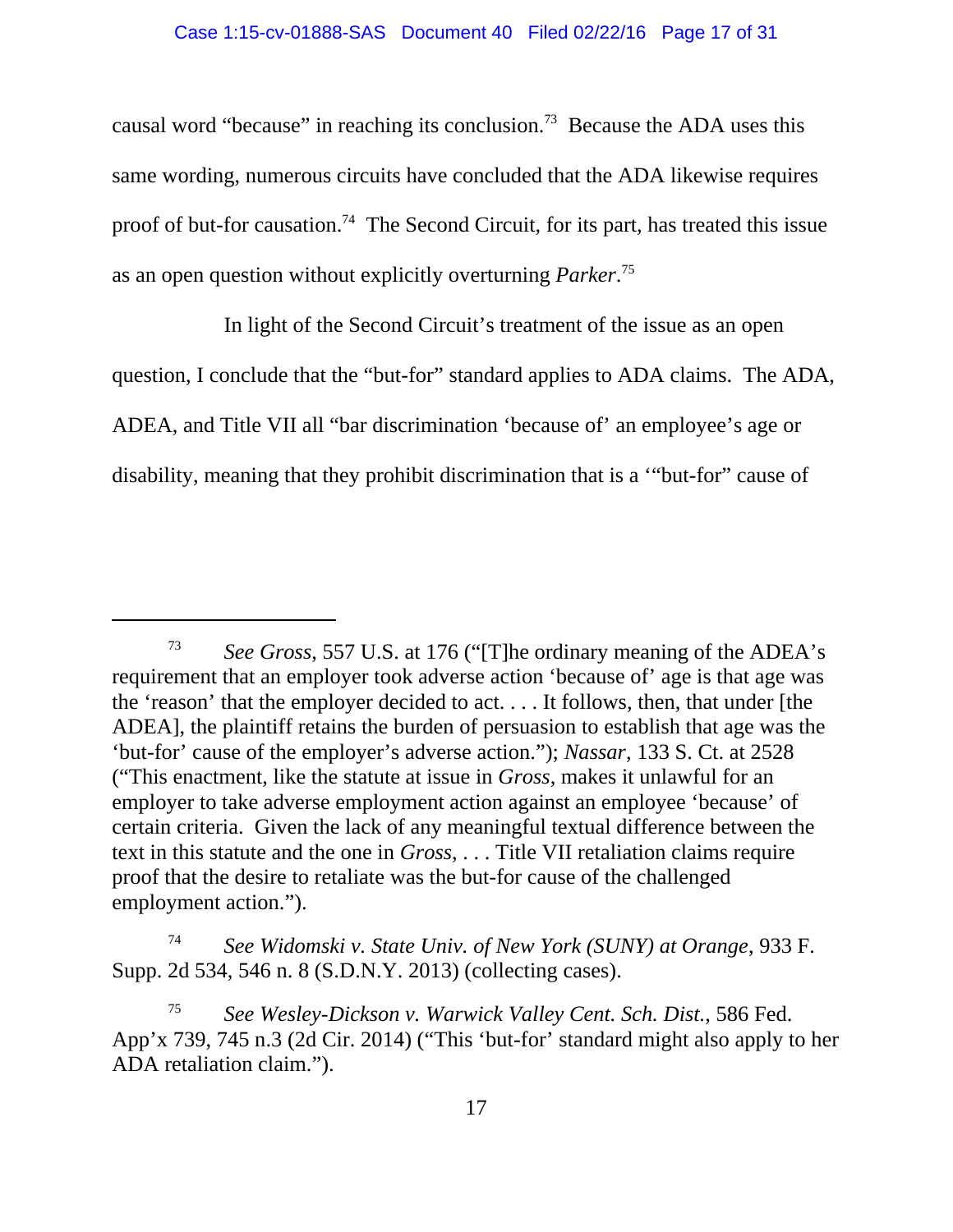the employer's adverse decision.'"76 Finally, because the ADA contains no mixedmotive provision, there is no basis to construe the same statutory language differently.<sup>77</sup>

# **B. NYCHRL Claims**

Discrimination and retaliation claims under the NYCHRL are analyzed "under a similar framework" whereby "the plaintiff must establish a prima facie case, and the defendant then has the opportunity to offer legitimate reasons for its actions."78 The burden then shifts to the plaintiff to demonstrate that these reasons are pretextual.<sup>79</sup>

NYCHRL claims must be analyzed "separately and independently from any federal and state law claims, construing [its] provisions 'broadly in favor of discrimination plaintiffs to the extent that such a construction is reasonably

<sup>76</sup> *Lewis v. Humboldt Acquisition Corp.*, 681 F.3d 312, 321 (6th Cir. 2012).

<sup>77</sup> *Serwatka v. Rockwell Automation, Inc.*, 591 F.3d 957, 962 (7th Cir. 2010) (holding that there is no "mixed-motive" provision in the ADA that would allow the court to distinguish the ADA from the ADEA).

<sup>78</sup> *Ya-Chen Chen v. City Univ. of New York*, 805 F.3d 59, 75-76 (2d Cir. 2015).

<sup>79</sup> *See id.* at 76.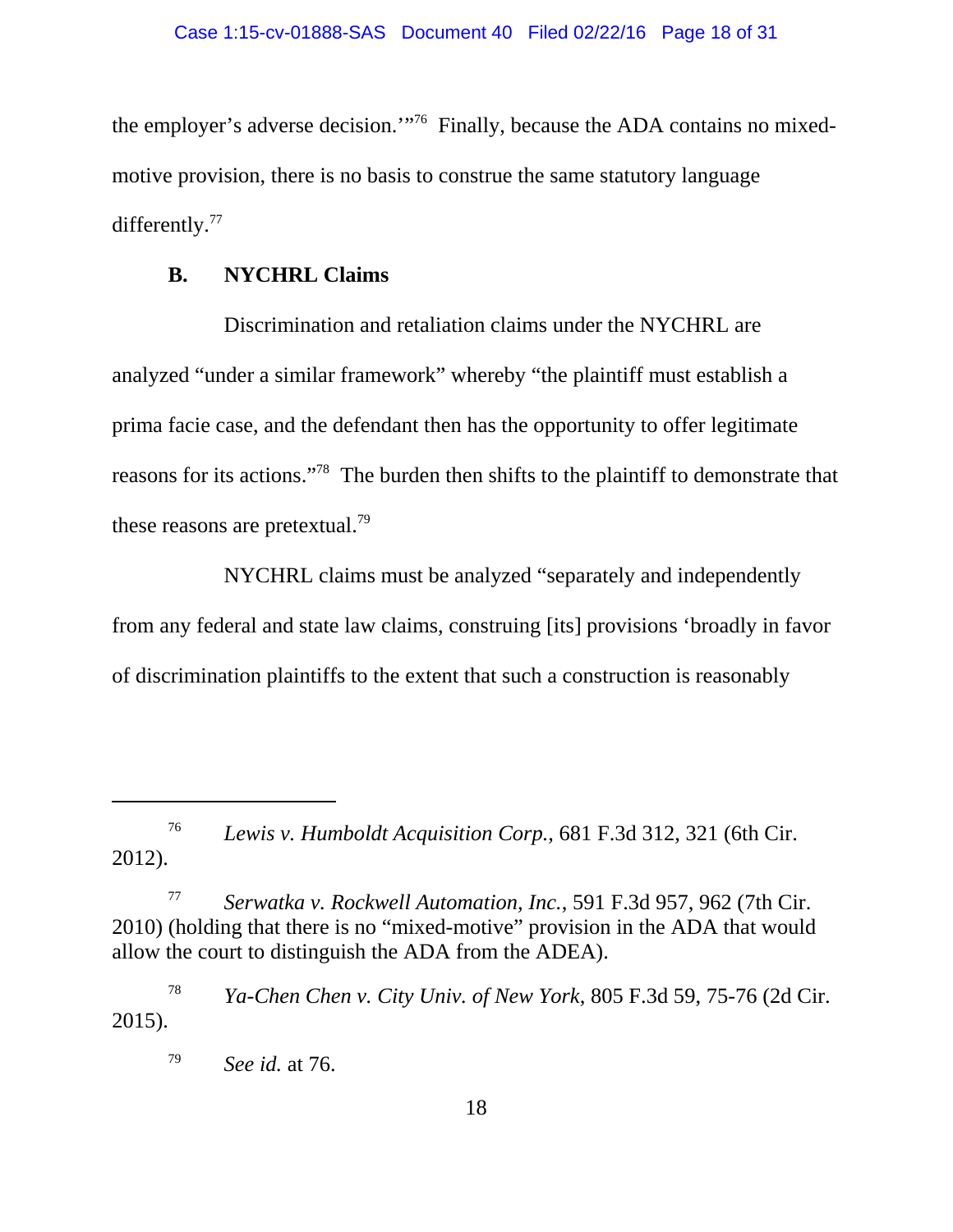#### Case 1:15-cv-01888-SAS Document 40 Filed 02/22/16 Page 19 of 31

possible.'"80 Whether or not these claims are subject to the traditional *McDonnell Douglas* pretext framework or the less demanding mixed motives theory remains "unclear."<sup>81</sup> The Second Circuit, however, has noted that "'the question [of which standard to use] is also less important because the NYCHRL simplified the discrimination inquiry: the plaintiff need only show that her employer treated her less well, at least in part for a discriminatory reason."<sup>82</sup> Therefore, "summary judgment is appropriate if 'the record establishes as a matter of law' that discrimination or retaliation 'play [ed] no role' in the defendant's actions."83

### **V. DISCUSSION**

### **A. Retaliation**

Eisner has successfully established a prima facie case of retaliation, and defendants do not contest this point. To make out a prima facie case of retaliation under the ADA, a plaintiff must demonstrate that: "(1) [s]he engaged in an activity protected by the ADA; (2) the employer was aware of this activity; (3)

<sup>82</sup> *Id*. (quoting *Williams v. New York City Hous. Auth.*, 61 A.D.3d 62, 78 n. 27 (1st Dep't 2009)) (brackets in original).

<sup>83</sup> *Ya-Chen Chen*, 805 F.3d at 76 (quoting *Mihalik*, 715 F.3d at 110 n.8).

<sup>80</sup> *Id.* at 75 (quoting *Mihalik v. Credit Agricole Cheuvreux N. Am., Inc.*, 715 F.3d 102, 109 (2d Cir. 2013)).

<sup>81</sup> *Mihalik*, 715 F.3d at 110 n.8.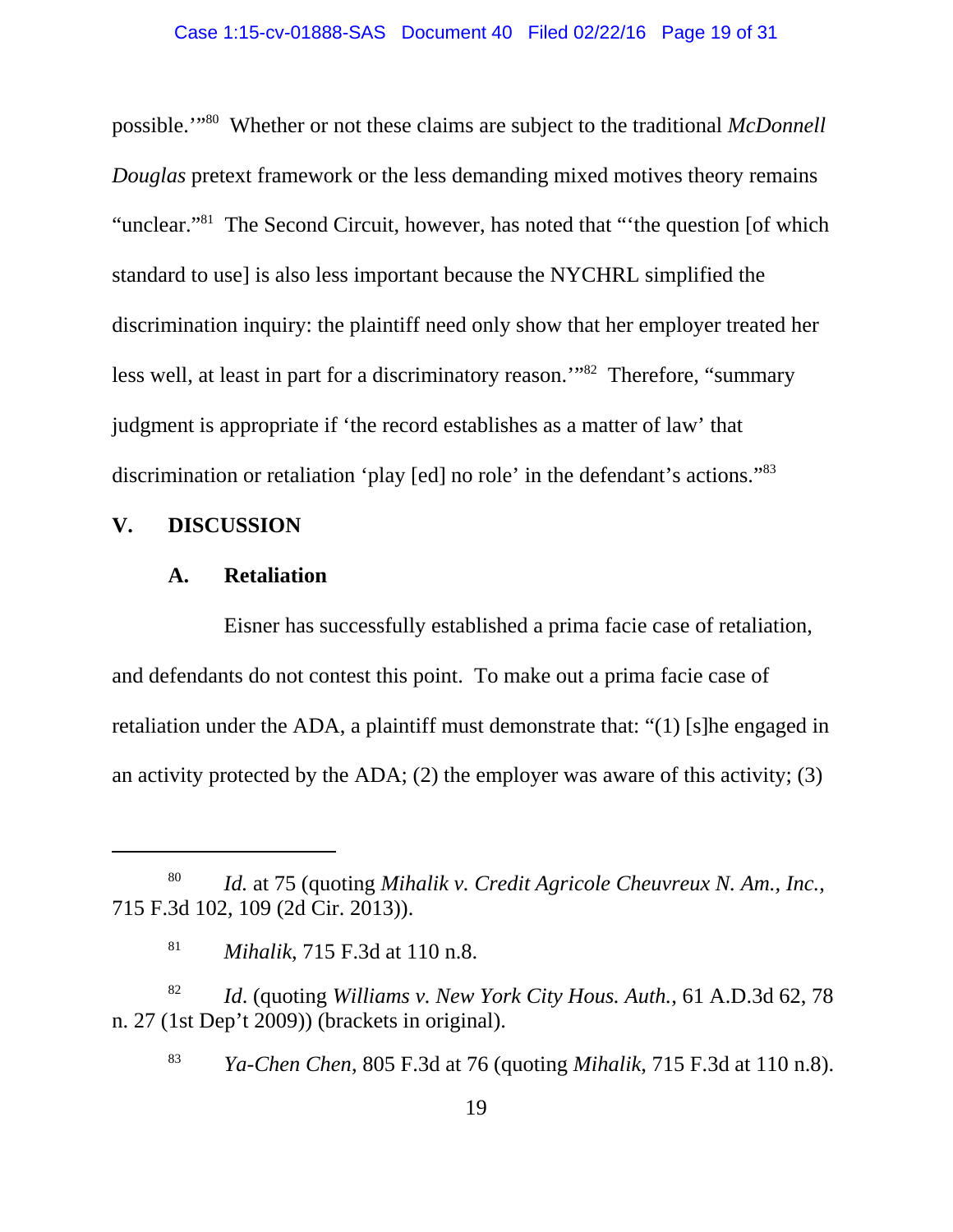#### Case 1:15-cv-01888-SAS Document 40 Filed 02/22/16 Page 20 of 31

the employer took adverse employment action against [her]; and (4) a causal connection exists between the alleged adverse action and the protected activity."84 Such a showing need only be "de minimis."<sup>85</sup>

Eisner undoubtedly engaged in protected activity that her employer was aware of when she filed her initial complaints of disability discrimination in 2009 and 2011. She subsequently suffered adverse employment action in the form of the negative 2012 evaluation, the withholding of her direct deposit, and her eventual termination.<sup>86</sup> Finally, the negative evaluation, which served as a justification for her eventual termination, was issued the first business day after she settled her 2011 discrimination charge which allows for a causal inference between the adverse action and the protected activity.87

<sup>85</sup> *Id.* (citing *Richardson v. New York State Dep't of Corr. Serv.*, 180 F.3d 426, 444 (2d Cir. 1999)).

<sup>86</sup> *See id.* at 720 ("Moreover, we have made clear that adverse employment actions are not limited to 'pecuniary emoluments.' Lesser actions such as negative employment evaluation letters may also be considered adverse." (citation omitted)).

 $87$  Typically, temporal proximity is sufficient to prove causation when the time the employer gains knowledge of the protected activity is followed closely by the adverse activity. *See Nagle v. Marron*, 663 F.3d 100, 104 (2d Cir. 2011). However, the Second Circuit has also considered the termination of a lawsuit to be a relevant point for measuring temporal proximity. In *Espinal v. Goord*, the

<sup>84</sup> *Treglia*, 313 F.3d at 719 (citing *Cifra v. General Electric Co.*, 252 F.3d 205, 216 (2d Cir. 2001)).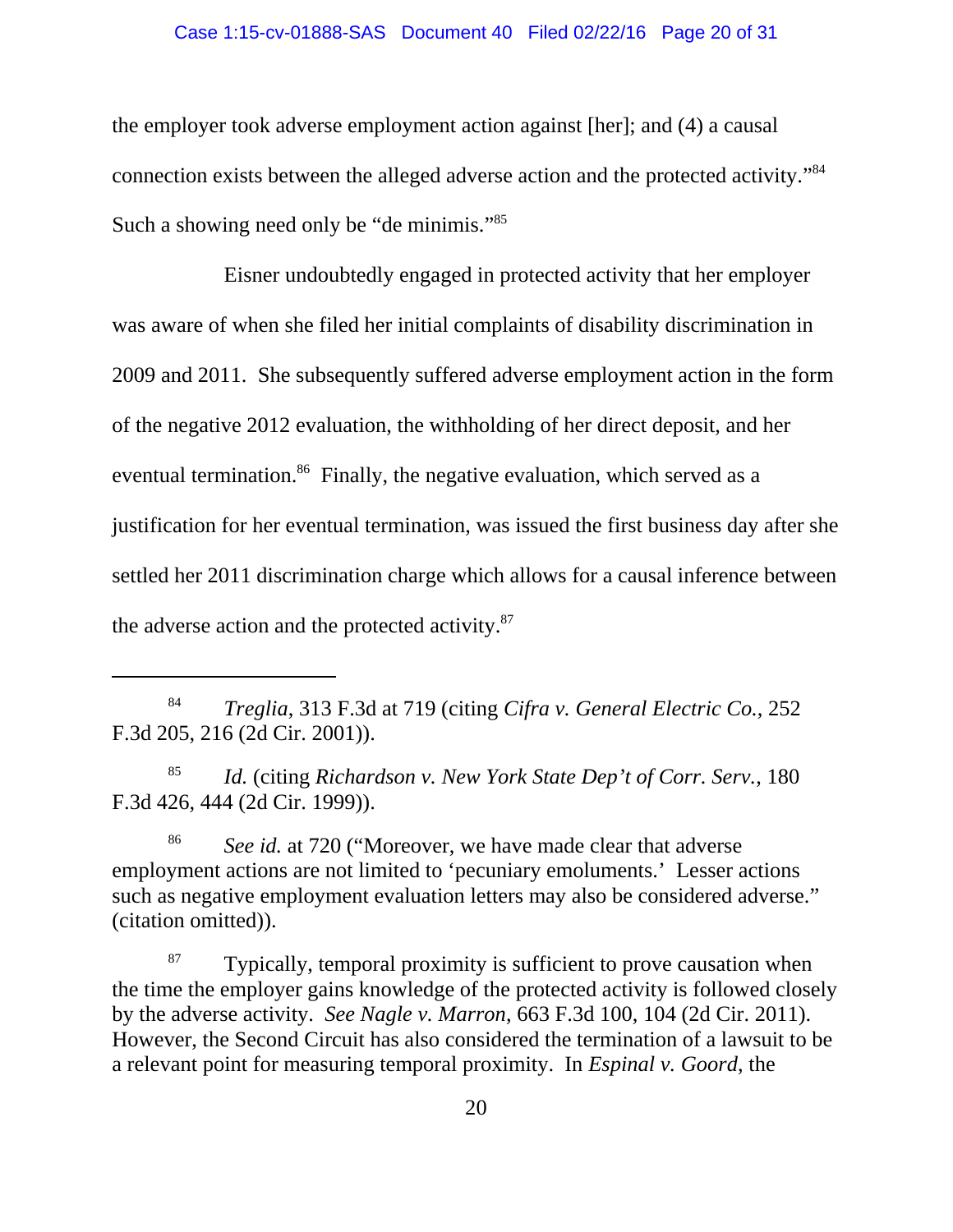Defendants offer two legitimate non-retaliatory reasons for the adverse actions: (1) the negative 2012 evaluation and the specific cases of poor performances included therein and (2) Eisner's billing records and work following Hurricane Sandy.

Because of the legitimate non-discriminatory reasons offered by defendants, the burden shifts to Eisner to prove that the proffered reasons are pretextual.Even drawing all inferences in Eisner's favor, she has failed to carry her burden of demonstrating that retaliation was the but-for cause of these adverse employment actions.

## **1. 2012 Performance Review**

Although Eisner contests the validity of Koerner's assessment, she fails to point to sufficient evidence that would permit the trier of fact to conclude that retaliation was the but-for cause of the poor evaluation. Indeed, to the extent that Eisner raises disputes of fact about whether the reasons put forward are false, she falls short of demonstrating, as she must, that a fact finder could conclude that

Second Circuit found that "the passage of only six months between the dismissal of [plaintiff's] lawsuit and an allegedly retaliatory beating by officers . . . is sufficient to support an inference of a causal connection." *See* 558 F.3d 119, 129 (2d Cir. 2009).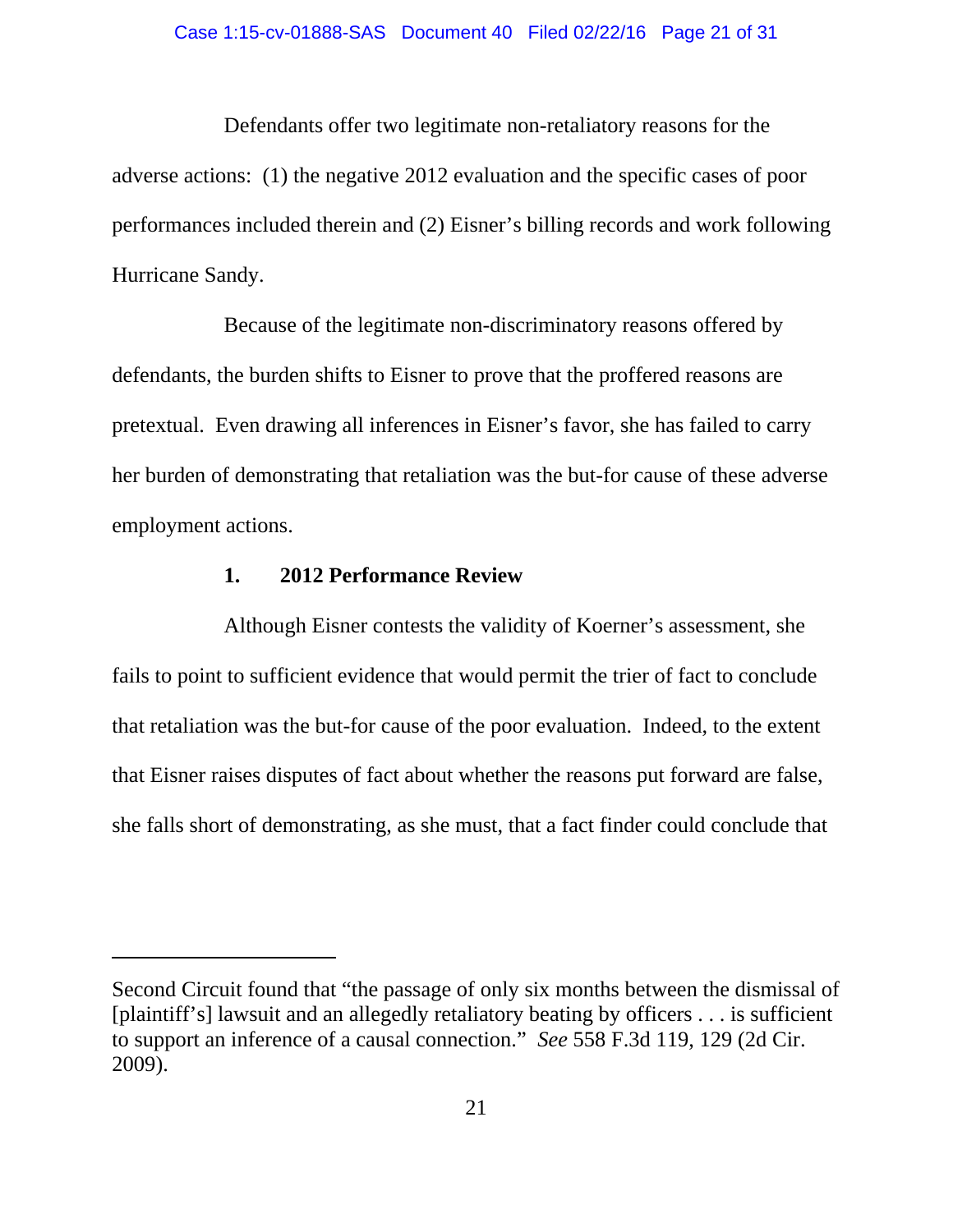these reasons are pretext for retaliation.<sup>88</sup>

Eisner points to the circumstances surrounding her evaluation as evidence of pretext. Koerner authored only Eisner's evaluation despite the fact that McGrath's retirement affected many attorneys, and there is conflicting testimony about why Koerner conducted the evaluation himself instead of Eisner's then-supervisor Caputo.<sup>89</sup> Yet the record makes clear that although the  $2012$ evaluation was her lowest ever, Eisner consistently performed worse than her colleagues on these evaluations regardless of the evaluator.<sup>90</sup> And while Eisner points to the timing of the evaluation as suspicious, she does not contest the fact that evaluations are always completed in the month of July to coincide with the

<sup>88</sup> *See St. Mary's Honor Ctr. v. Hicks*, 509 U.S. 502, 515 (1993) ("The dissent takes this to mean that if the plaintiff proves the asserted reason to be false, the plaintiff wins. But a reason cannot be proved to be 'a pretext for discrimination' unless it is shown both that the reason was false, and that discrimination was the real reason.").

<sup>89</sup> *See* Pl. Koerner Tr. at 147:8-23.

 $^{90}$  Eisner was already one of the lowest performing attorneys when she was selected for transfer in 2010, and McGrath subsequently gave Eisner the lowest grade of anyone in the Appeals Division in her 2011 evaluation. *See* ACC Evaluation Scores, Ex. O to the Reply Declaration of Eric Eichenholtz in Further Support of Defendants' Motion for Summary Judgment. While Caputo never completed an evaluation, he testified that "she [didn't have] a good grasp [of brief writing]." *Id*. at 111:18-25. The COIB and Pestana, as noted previously, also complained about her work.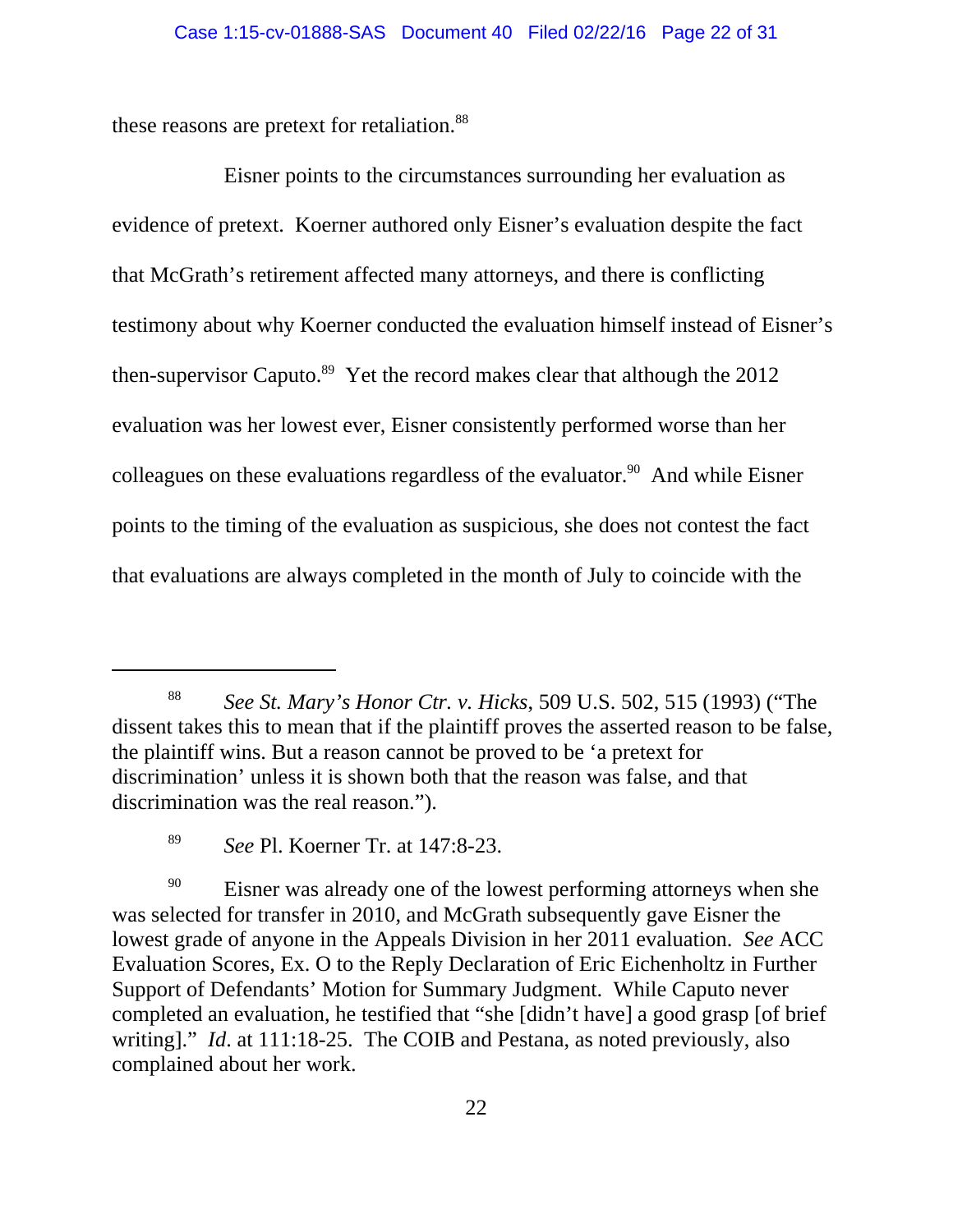Law Department's fiscal year.<sup>91</sup>

Even assuming Eisner has demonstrated that it was improper for Koerner to conduct the evaluation, she must demonstrate that the evaluation itself was flawed. This she fails to do. The specific factual issues that Eisner raises about the three cases that formed the basis for the evaluation – *Rosenblum*, *Nash/Kahn*, and *D'Angelo* – go to the reasonableness of the City's judgment in evaluating her performance, not the legitimacy or veracity of the reasoning. Factual disputes of this sort do not prevent summary judgment because the Court "'do[es] not sit as a super-personnel department that reexamines an entity's business decisions.'"92

*Rosenblum*: Eisner disputes that the *Rosenblum* case should have been included in that evaluation period given that it was also referenced in her 2011 evaluation conducted by McGrath. Her disagreement with *Rosenblum*'s inclusion ignores the undisputed fact that her work in that case continued into the 2012 evaluation period. Regardless, contesting whether the case should have been

<sup>91</sup> *See* Def. 56.1 ¶ 26.

<sup>92</sup> *Delaney v. Bank of Am. Corp.*, 766 F.3d 163, 169 (2d Cir. 2014) (quoting *Scaria v. Rubin*, 117 F.3d 652, 655 (2d Cir. 1997)). *Cf. Byrnie v. Town of Cromwell, Bd. of Educ.*, 243 F.3d 93, 105 (2d Cir. 2001) ("That is to say that '[w]hile the business judgment rule protects the sincere employer against second-guessing of the reasonableness of its judgments, it does not protect the employer against attacks on its credibility.'").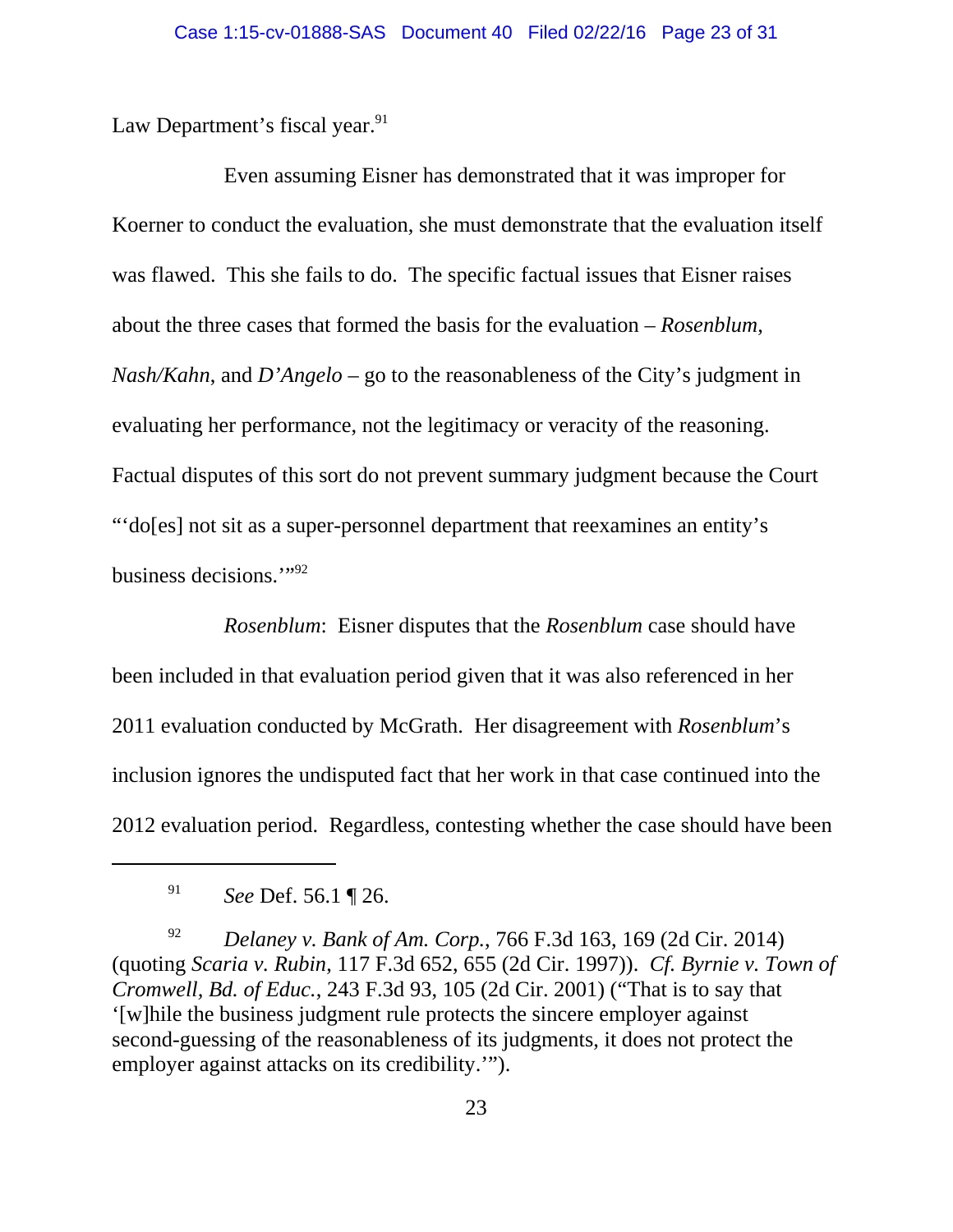included misses the broader point about her performance, which was ultimately the factor that justified termination. It is undisputed that the client in that case "demanded that Ms. Eisner be taken off the case" because "they found her argument in the Appeals Division to be terrible and they wanted her to have nothing to do with the case."<sup>93</sup>

*Nash/Kahn*: Eisner's challenge related to the *Nash/Kahn* appeal similarly misses the mark. Eisner does not point to any facts that draw into question Koerner's conclusion that the refusal to argue both cases reflected poor judgment. Rather, she points solely to the fact that McGrath's emails to her about how the oral argument would be conducted were cordial.<sup>94</sup> This is neither a disputed fact, nor one that would lead to an inference of pretext or retaliation. Nothing in the tone of McGrath's emails undermines Koerner's assessment of Eisner's judgment when she declined to argue a case before the highest court in the state.

*D'Angelo*: Eisner concedes that Pestana was displeased with her work on the *D'Angelo* case, but she challenges Pestana's motivation for complaining about it. At the time Pestana complained about Eisner's work on *D'Angelo*, she

<sup>93</sup> Def. Koerner Tr. at 85:17-86:5.

<sup>94</sup> Pl. Mem. at 16-17.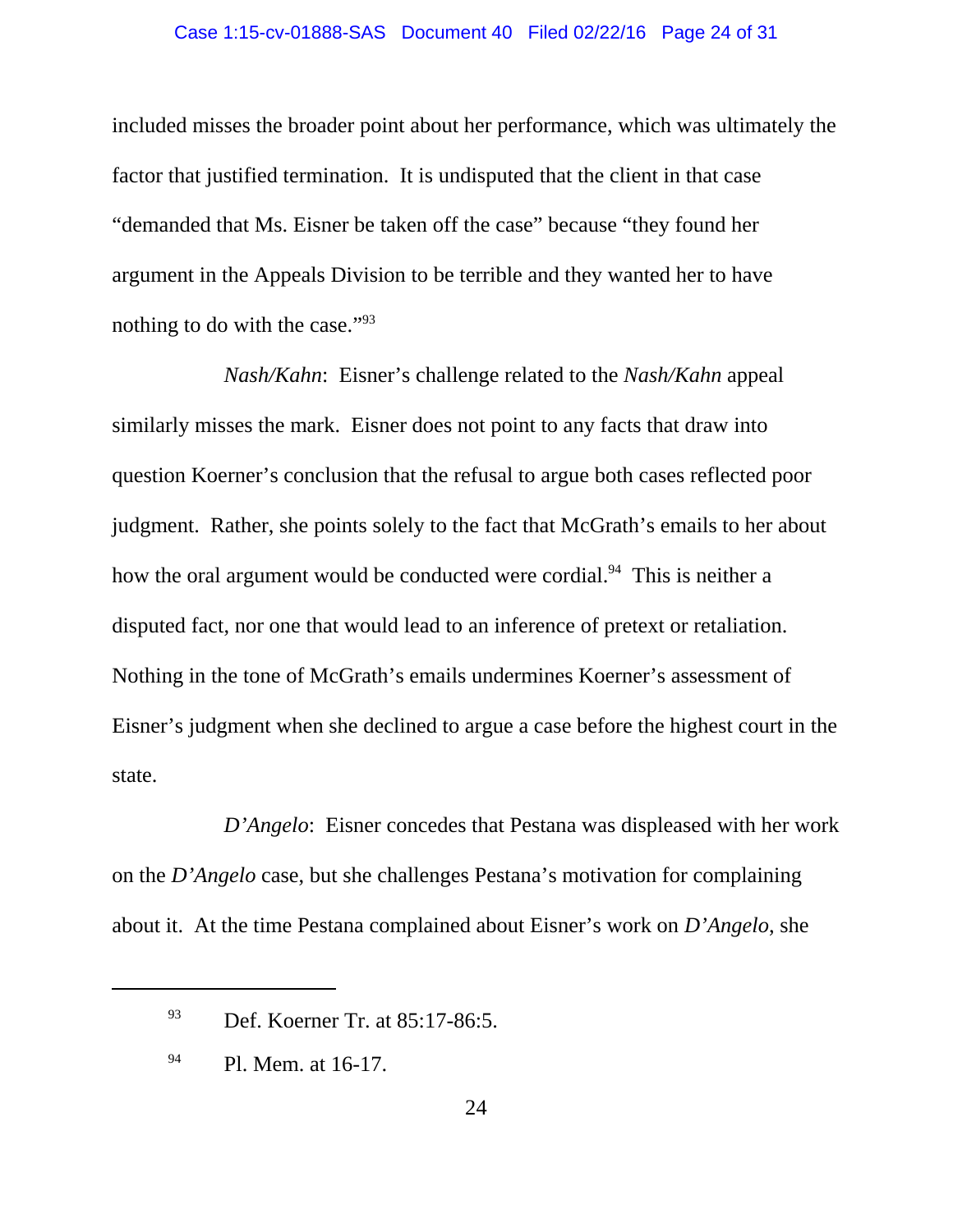was simultaneously supervising the attorney tasked with defending the Law Department against Eisner's EEO complaints.<sup>95</sup> Once more, Eisner fails to raise a dispute of fact about the evidence in the record that goes directly to her poor performance. She concedes that Pestana and attorneys for the New York City Fire Department, the client in this case, had to edit the brief she drafted and that she was removed from the case.<sup>96</sup> Eisner contests the extent of these edits, but that does not create a genuine dispute of material fact about whether her performance on the brief was so deficient that other attorneys were required to rewrite her brief.<sup>97</sup> Finally, while it is true that Pestana may have had an incentive to denigrate Eisner, this fact alone is insufficient to raise a plausible charge of retaliation given the uncontroverted evidence regarding her performance on the case.

# **2. Hurricane Sandy Billing**

<sup>97</sup> *See id*.

<sup>95</sup> *See* Pl. 56.1 ¶ 33. It is worth noting that Eisner contradicts her own argument that there is a conflict of interest. After Eisner filed her 2011 EEOC complaint, Pestana decided not to assign her additional Labor and Employment Division cases on "'Conflict' grounds." 2011 Retaliation Allegation at 2. At the time Eisner argued this decision was retaliatory and wrote "how does the fact that an attorney in the Labor and Employment Division will defend against the Charge create a conflict?" *Id*. She now contends that any criticism of her work on a Labor and Employment Division case is inherently suspect because of a conflict of interest.

<sup>96</sup> *See* Pl. 56.1 ¶ 73.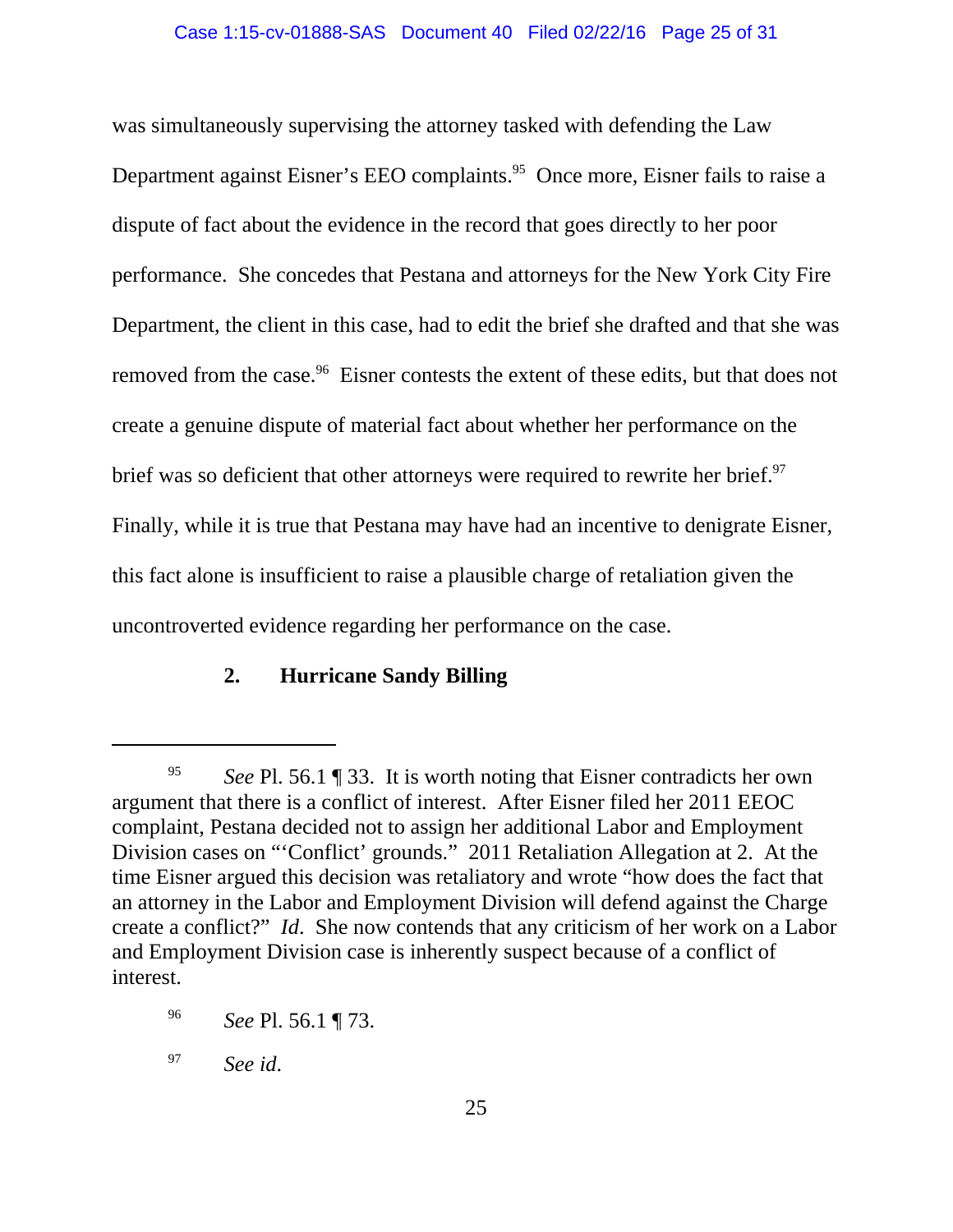#### Case 1:15-cv-01888-SAS Document 40 Filed 02/22/16 Page 26 of 31

Eisner concedes the facts surrounding the conditions she lived and worked in after Hurricane Sandy. Yet she does not provide any evidence to contest the fact that the brief she submitted contained "little original drafting" despite the number of hours she billed.<sup>98</sup> The issues she attempts to raise do nothing to undermine the conclusion of her superiors that "[i]t was hard to believe she worked the hours she claimed she worked based on what she produced."99

Eisner's attempt to split hairs about the precise number of hours she billed does not raise an inference of retaliation when she concedes that Caputo and Koerner's conclusion that she did a "terrible job on [the brief] - is primarily a matter of opinion<sup>[]</sup> . . . Plaintiff cannot seek to refute."<sup>100</sup> Nonetheless, in an attempt to contest the legitimacy of this opinion, she cites to contemporaneous emails criticizing her performance but notes they contain no "shock and horror."<sup>101</sup> This argument falls short.

Nothing in the record indicates that Eisner's work product was ever praised. In essence, Eisner's argument as to the falsity of the proffered reasons

- <sup>100</sup> Pl. Mem. at 19-20.
- <sup>101</sup> *Id.* at 20.

<sup>98</sup> Def. Koerner Tr. at 280:13.

<sup>&</sup>lt;sup>99</sup> Def. Goode-Trufant Tr. at 260:21-25.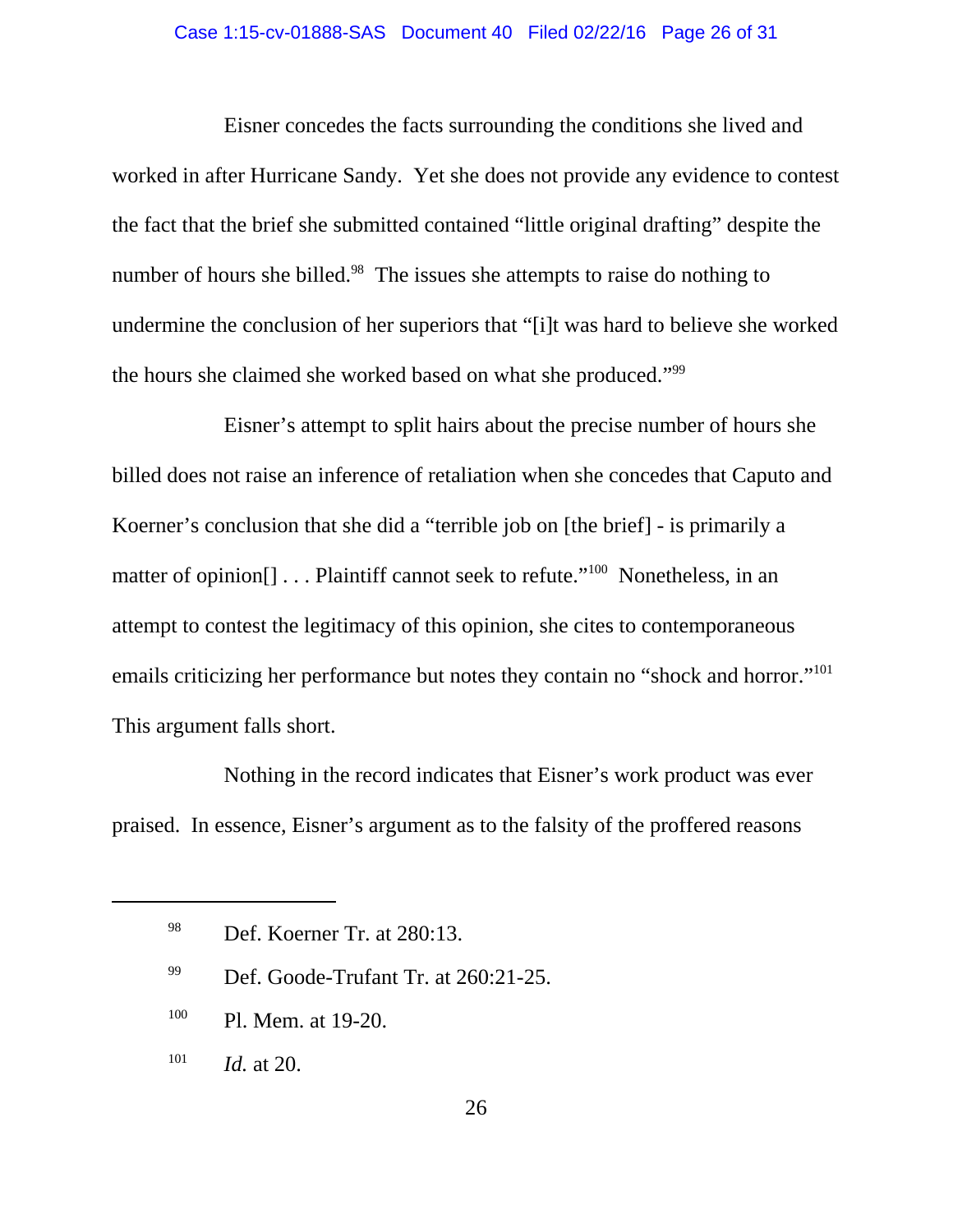#### Case 1:15-cv-01888-SAS Document 40 Filed 02/22/16 Page 27 of 31

boils down to her claim that although her work may have been poor, it was not *that* poor. Yet defendants themselves concede this. They tell a story of a consistent underperformer, not the worst employee ever. Koerner testified that "in light of *Nash* and some of the other cases . . . it was not fair to the rest of the office to keep her on the payroll" because "you don't want people doing average work when you have people coming in from other divisions that will do outstanding work."<sup>102</sup> For these reasons, Goode-Trufant's investigation and ultimate conclusion of "no probable cause" are validated as well. $103$ 

Eisner has failed to carry her burden of demonstrating that a reasonable fact finder could conclude that retaliation was the but-for cause of the adverse employment actions.

### **B. Disability Discrimination**

Eisner's disability discrimination claims must be dismissed because she fails to make out a prima facie case of discrimination. A prima facie case of

<sup>102</sup> Pl. Koerner Tr*.* at 260:10-14, 286:5-16. *Accord id.* at 226:6-13 ("But when I put [*Rosenblum*] together with everything else, *Nash* and *D'Angelo*, it starts to become a problem.").

<sup>103</sup> Def. 56.1 ¶ 129. While Eisner disputes whether Goode-Trufant should have conducted the investigation herself, there is nothing in the record that would contradict the underlying factual basis for Goode-Trufant's conclusion. Goode-Trufant extensively analyzed time records and remote access usage in reaching her conclusion. *See generally* 2013 EEO Report, Ex. 3 to Hernstadt Decl.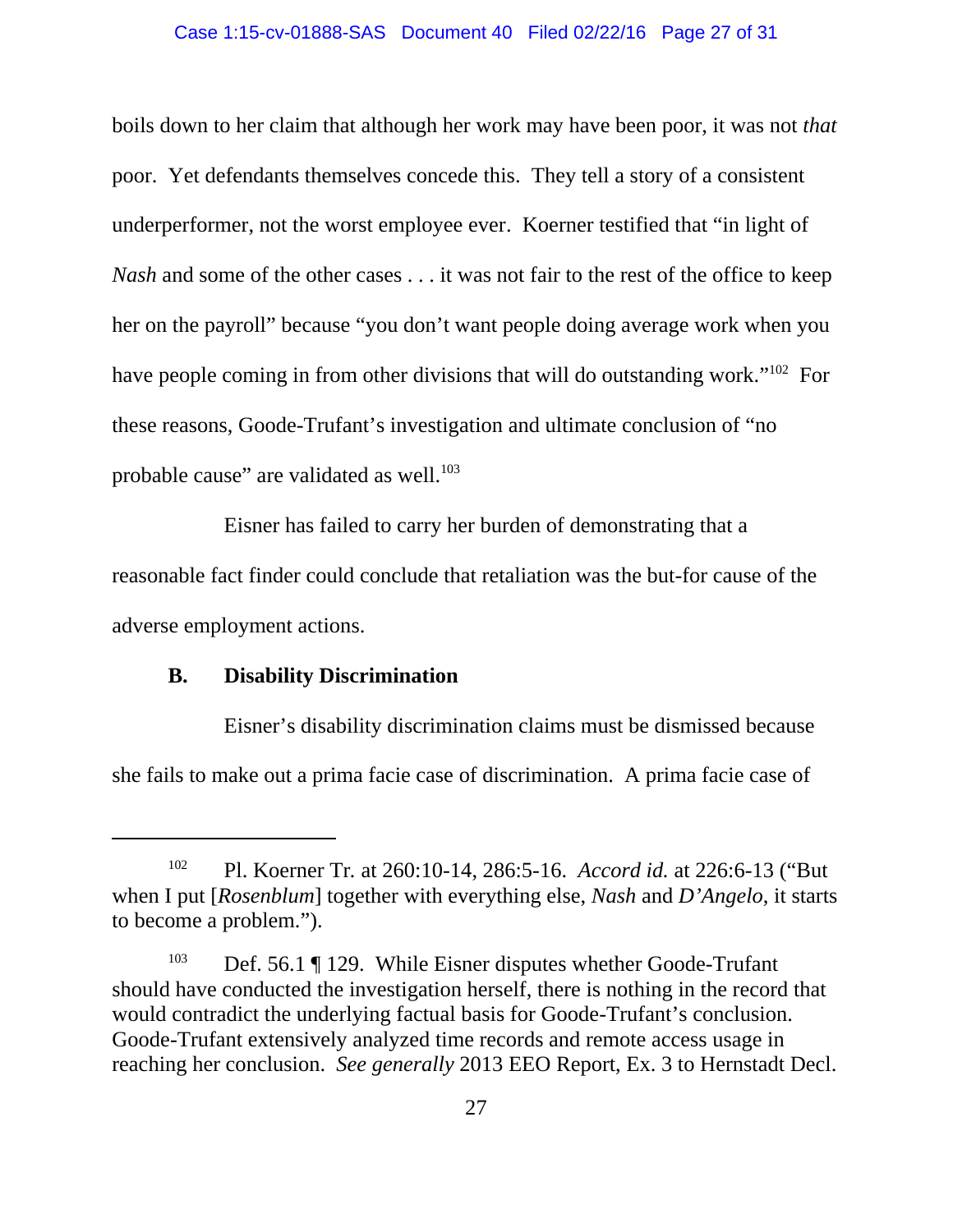disability discrimination under the ADA and the NYCHRL requires showing "(1) [her] employer is subject to the [statute]; (2) [s]he was disabled within the meaning of the [statute]; (3) [s]he was otherwise qualified to perform the essential functions of [her] job, with or without reasonable accommodation; and (4) [s]he suffered adverse employment action because of [her] disability."104

Eisner has failed to adduce any facts that would give rise to an inference of disability discrimination. She contends that "every single adverse action against [her] flows from her initial disclosure of her disability."105 Such a temporal argument is unavailing. Her initial request for accommodation of her disability occurred in 2009, and she was restored to her full-time position in the Appeals Division in April 2012 after filing multiple EEO complaints. The claimed adverse actions occurred over three years after the initial disclosure of her disability, during which time she never again requested accommodation or attributed poor performance to her disability.

Eisner also claims that Koerner, when conducting the 2012 evaluation, relied on "negative statements about Eisner by her former supervisor Helmers" in

<sup>104</sup> *McMillan v. City of New York*, 711 F.3d 120, 125 (2d Cir. 2013). *Accord Benimovich v. Fieldston Operating LLC*, No. 11 Civ. 780, 2013 WL 1189480, at \*7 (S.D.N.Y. Mar. 22, 2013).

<sup>&</sup>lt;sup>105</sup> Plaintiff Susan Eisner's Memorandum of Law in Opposition to Defendants' Motion for Summary Judgment at 24.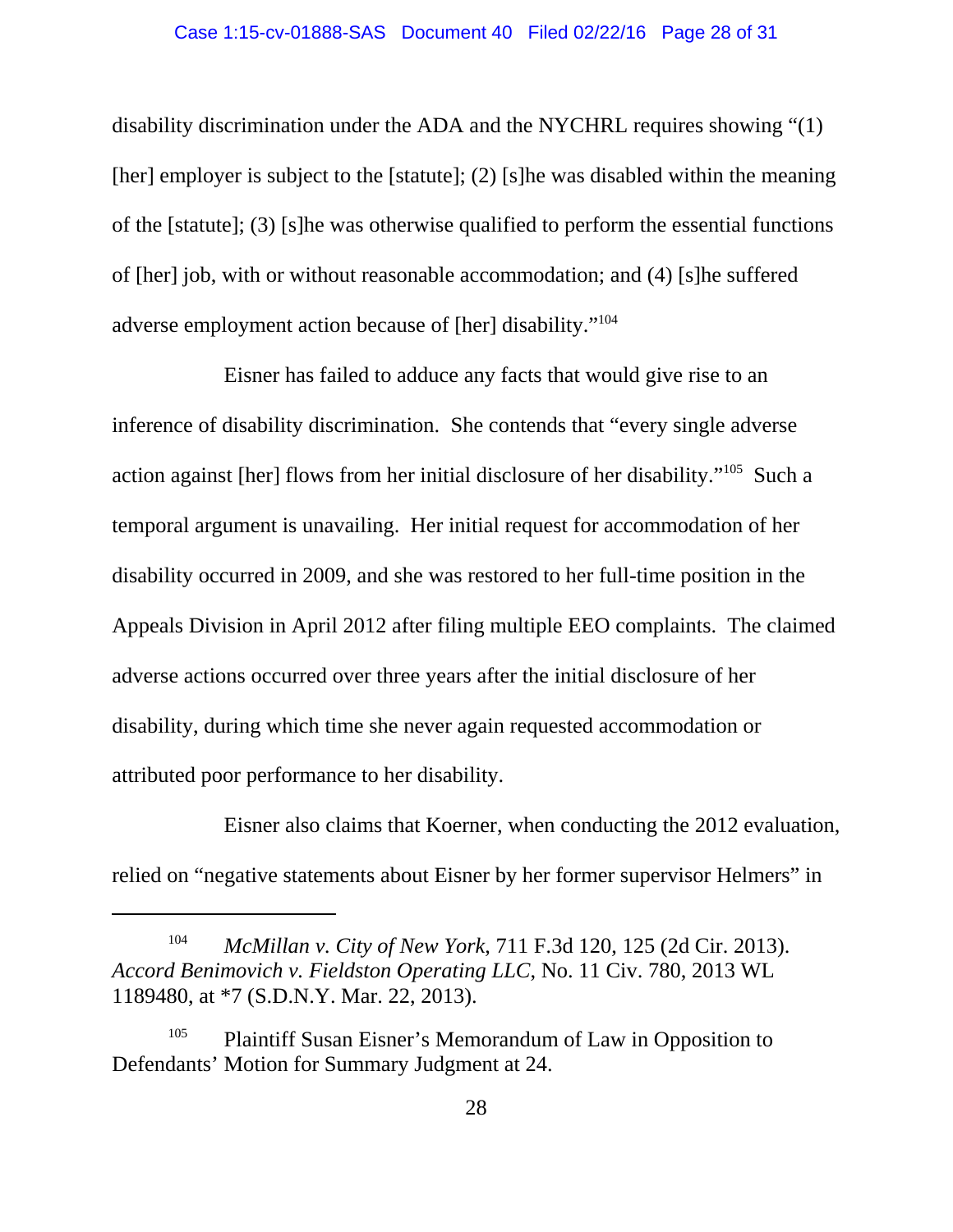#### Case 1:15-cv-01888-SAS Document 40 Filed 02/22/16 Page 29 of 31

particular comments that "Eisner cannot handle complex cases."106 There is no evidence in the record to attribute this opinion to Helmers. Koerner testified in his deposition that "both [McGrath and Caputo] said that they would not trust her with a complex case."<sup>107</sup>

Eisner's disability discrimination claim is nothing more than an argument that because she suffered from a disability and endured an adverse employment action, the former must have caused the latter. Such a tenuous connection fails to make out even a prima facie case of discrimination under the ADA or NYCHRL.<sup>108</sup>

# **C. NYCHRL Retaliation Claim**

In the absence of a viable federal claim, I decline to exercise supplemental jurisdiction over the remaining retaliation claim under the NYCHRL. The question of whether the NYCHRL claims survives summary judgment is a close call and depends on the precise contours of the summary judgment standard.

<sup>108</sup> *See White v. New York City Dep't of Educ.*, No. 12 Civ. 1376, 2014 WL 1273770, at \*13 (S.D.N.Y. Mar. 28, 2014) ("[P]laintiff relies on conclusory allegations that fall into the familiar and tired false syllogism: I am African–American, something bad happened to me at work, therefore it must have happened because I am African–American.").

<sup>106</sup> *Id.*

<sup>107</sup> Def. Koerner Tr. at 128:2-14.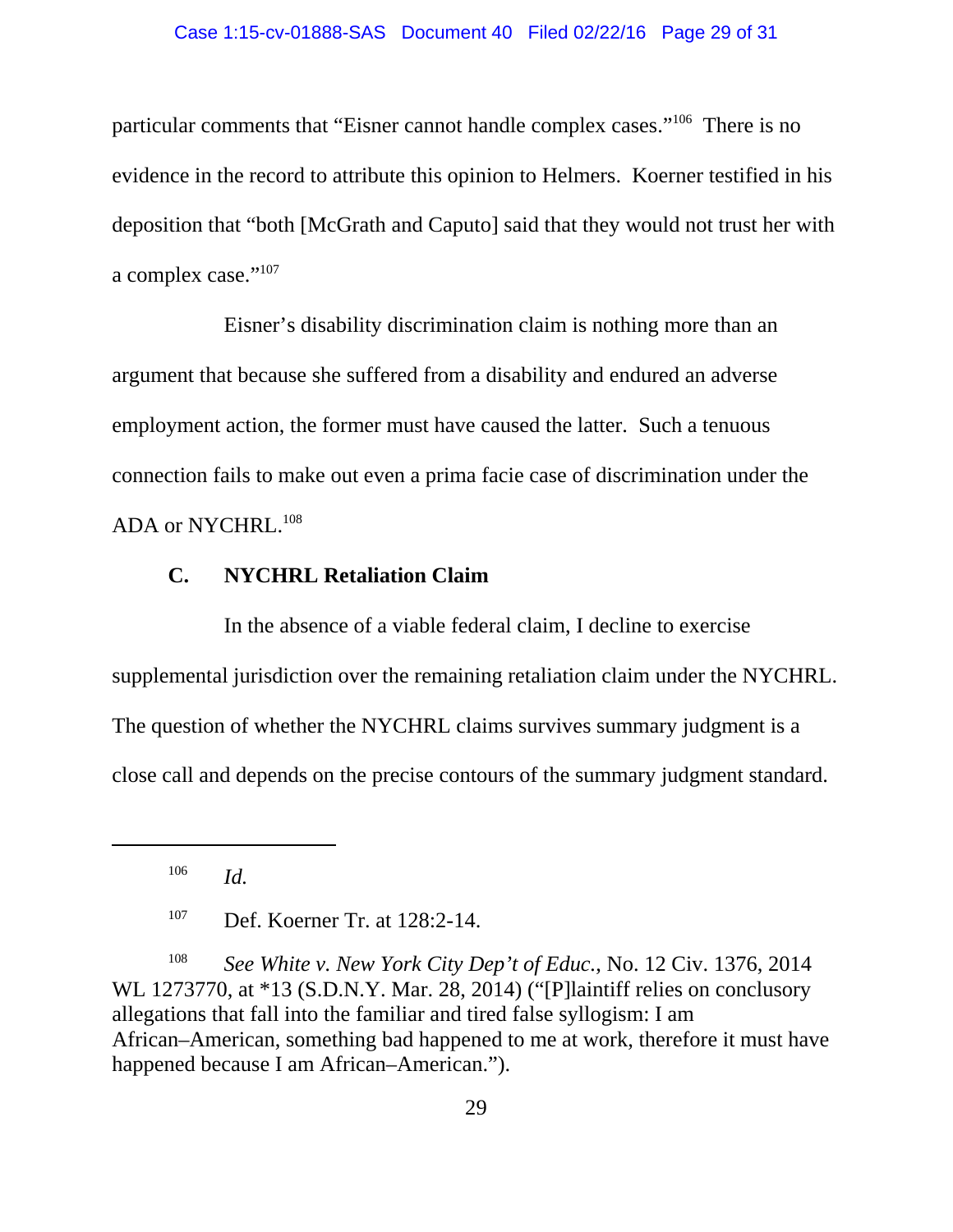Given the ambiguity surrounding the standard, New York state courts are better positioned to address the NYCHRL claims on summary judgment.<sup>109</sup>

#### VI. **CONCLUSION**

For the aforementioned reasons, defendants' motion for summary judgment is GRANTED. The NYCHRL retaliation claim is hereby dismissed without prejudice. The Clerk of the Court is directed to close this motion (Dkt. No. 25) and this case.

**SO ORDERED:** 

A. Scheindlin

US.D.J.

Dated: New York, New York February 22, 2016

<sup>109</sup> See Spiegel v. Schulmann, 604 F.3d 72, 83 (2d Cir. 2010) ("The district Court] may determine that this area of law would benefit from further development in the state courts and therefore dismiss the claim without prejudice to refiling in state court.").